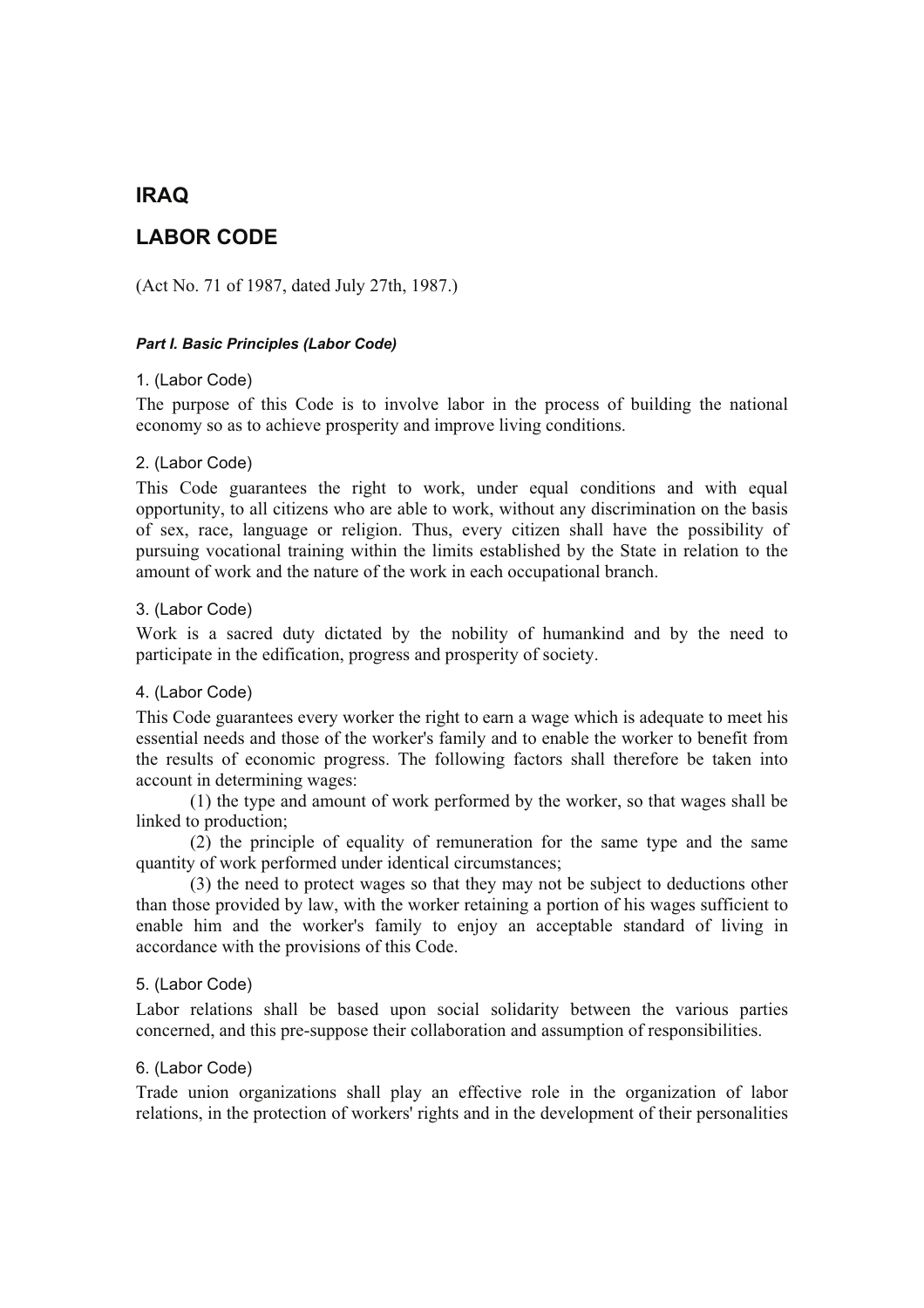and talents.

### 7. (Labor Code)

Arab workers employed in Iraq shall be treated on an equal footing with Iraqi workers in regard to the rights and duties set forth in this Code.

## 8. (Labor Code)

(1) The provisions of this Code apply to all workers employed in the private, mixed and co-operative sectors.

(2) For purposes of this Code, "worker" means any person who performs work in return for wages, in the service of an employer and under the employer's authority and supervision. "Employer" means any individual or legal entity who employs one or more workers in return for wages.

(3) The provisions of this Code apply to enterprises and other workplaces in which one or more workers are employed.

### 9. (Labor Code)

The rights set forth in this Code represent minimum rights accorded to workers. Workers in employment relationships which are governed by special rules shall benefit from either the provisions of those rules or the provisions of this Code, whichever is more favorable to them.

#### 10. (Labor Code)

Arabic is the language to be used in all employment relationships, whether involving contracts, records or other documents. The Kurdish languages shall be used for the same purposes as Arabic in the autonomous region of Kurdistan. No one relying upon a document drawn up in another language may prevail in a claim against a worker, even if the document bears the worker's signature.

#### 11. (Labor Code)

Any agreement, assignment or waiver made in the course of the employment relationship, or within 6 months of its termination, under which a worker has ceded any rights under this Code shall be null and void.

#### 12. (Labor Code)

Wage debts owed by an employer to a worker or his heirs is a privileged debt against the employer's property, in accordance with the laws in force.

# 13. (Labor Code)

For purposes of this Code, a year has 365 days and a month has 30 days.

#### 14. (Labor Code)

If there is a transfer in ownership or operation of a private establishment, the new employer shall be required to fulfill the duties owed to the worker by the prior employer.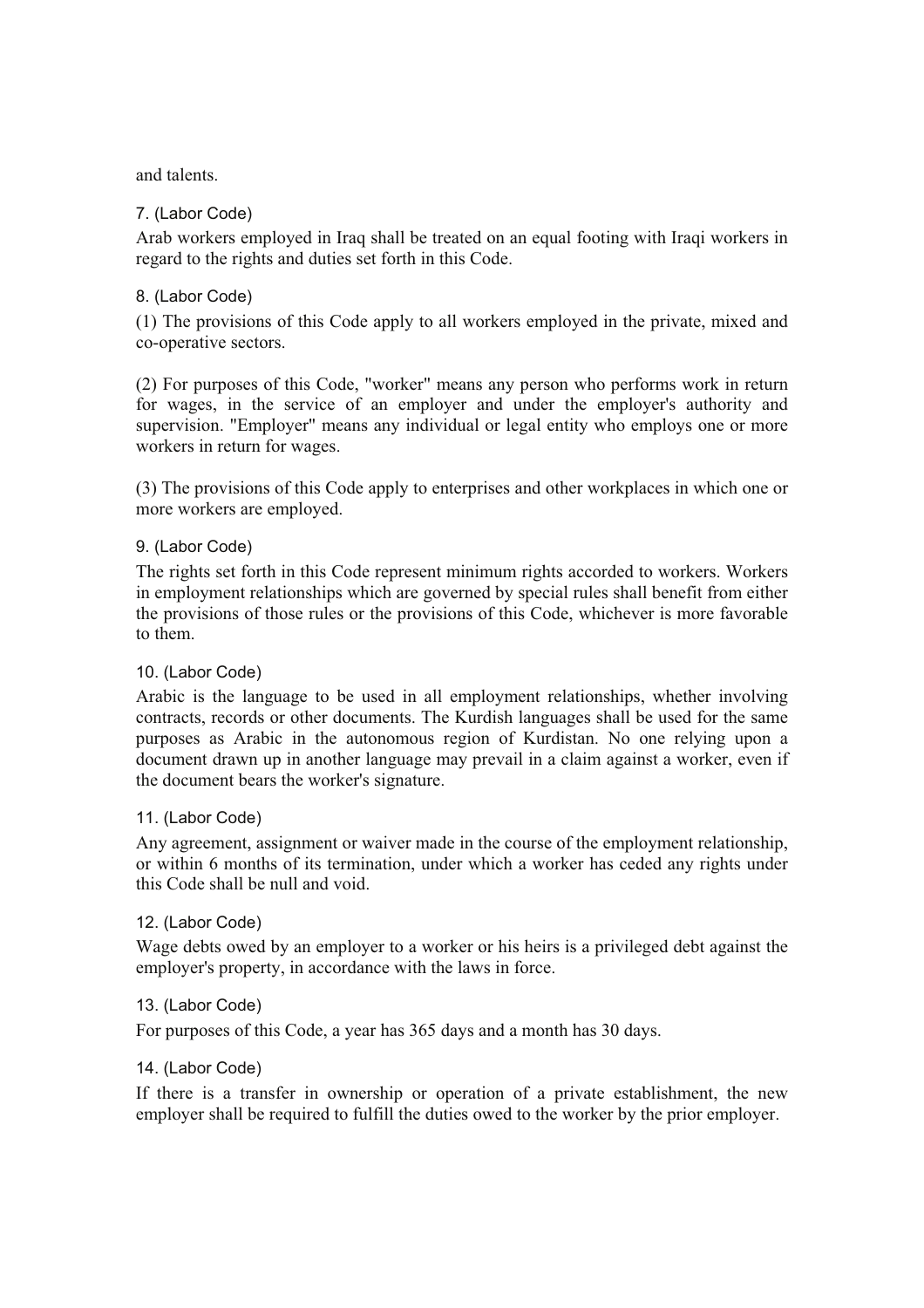#### *Part II. Placement and Vocational Training (Labor Code)*

#### **Chapter I. Placement (Labor Code)**

#### 15. (Labor Code)

The Labor Services of the Ministry of Labor and Social Affairs shall be responsible, through its employment offices, for organizing the placement of workers in relation to available jobs and in such a way as to achieve equity and equality between workers.

### 16. (Labor Code)

An advisory committee established under an order of the Ministry of Labor and Social Affairs shall assist the Labor Service in carrying out its tasks in regard to the placement of workers and shall submit proposals and recommendations to it in this connection.

### 17. (Labor Code)

An employer may engage an Iraqi citizen subject to the requirement of notifying the employment office within 10 days of the date of recruitment; every unemployed citizen who wishes to work may register with the employment office in his region, unless provided otherwise by law.

#### 18. (Labor Code)

An employer may engage an Arab worker subject to the requirement of notifying the employment office within 10 days of the date of recruitment; every unemployed Arab worker who wishes to work may register with the employment office in his region, unless provided otherwise by law.

#### 19. (Labor Code)

Employment offices of the Labor Service, in carrying out their functions in relation to the placement of workers, shall:

 (1) register jobseekers in a special register, in the order of the receipt of their request to work:

 (2) ascertain the type of work which the worker wishes to perform, in accordance with the certificates and other documents the worker presents upon registration;

 (3) issue the jobseeker with an employment card on which personal data and information about the type of work he is seeking to perform are noted.

#### 20. (Labor Code)

An employer may request the employment office in the region to present job candidates in accordance with the following procedure:

 (1) the employer shall make a request to the employment office in the region, specifying the type of work offered and the qualifications required to perform it;

 (2) the employment office must reply to the request by referring workers who are registered with the office. If no worker so registered fulfills the requirements, the employment office shall contact other employment offices to see if they can meet the employer's request;

 (3) within 15 days of receiving the request, the office shall inform the employer of the candidate proposed or shall inform the employer that the request cannot be fulfilled;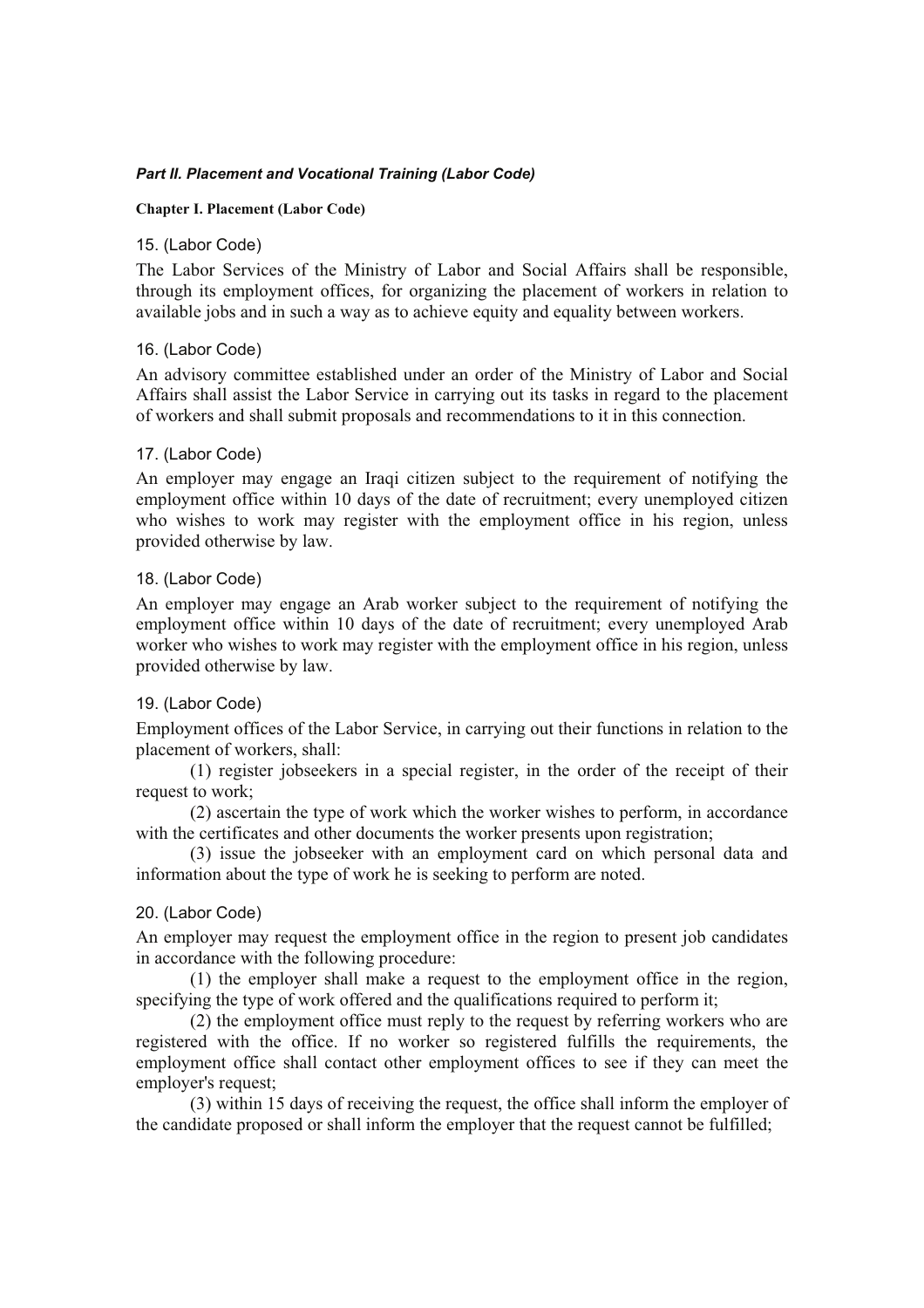(4) if the employer has received no reply from the employment office in accordance with the provisions of (3), the employer has the right to engage any worker of his own choice.

### 21. (Labor Code)

If a worker refuses to work for which he has been put forward, the worker shall lose his ranking in the chronological order of priority, as long as his candidature had been put forward for work commensurate with his qualifications and level of competence; 3 months after the date on which his candidacy has been proposed the worker may apply anew for registration.

### 22. (Labor Code)

The services offered by the employment offices referred to in this Chapter shall be provided free of charge.

### 23. (Labor Code)

No foreign worker may be engaged before having received a work permit in accordance with the requirements and procedures laid down in directives issued by the Minister of Labor and Social Affairs.

### 24. (Labor Code)

(1) Any person or entity infringing the provisions of this Chapter relative to the employment of Arab workers shall be subject to a fine of from 50 to 150 dinars.

(2) Any person or entity infringing the provisions of this Chapter relative to the employment of foreigners shall be subject to imprisonment for a period of one to 6 months and to a fines of from 100 to 300 dinars.

#### **Chapter II. Vocational Training (Labor Code)**

25. (Labor Code)

Vocational training has the aims of:

 (1) training beginners in all branches of occupational activity and providing them with technical training with a view towards furnishing various sectors with the qualified workers they need;

 (2) raising the technical skill level of trained workers and improving their occupational qualifications and productivity.

# 26. (Labor Code)

Instructions issued by the Ministry of Labor and Social Affairs shall determine the occupations for which training is to be provided, the period of training for each occupation, the amount of compensation to be granted to trainees, the curricula in relation to theoretical and practical knowledge, the examination system, the certificates to be awarded and the information which is to appear on such certificates.

#### 27. (Labor Code)

(1) The relationship between the trainee and the entity providing the training shall be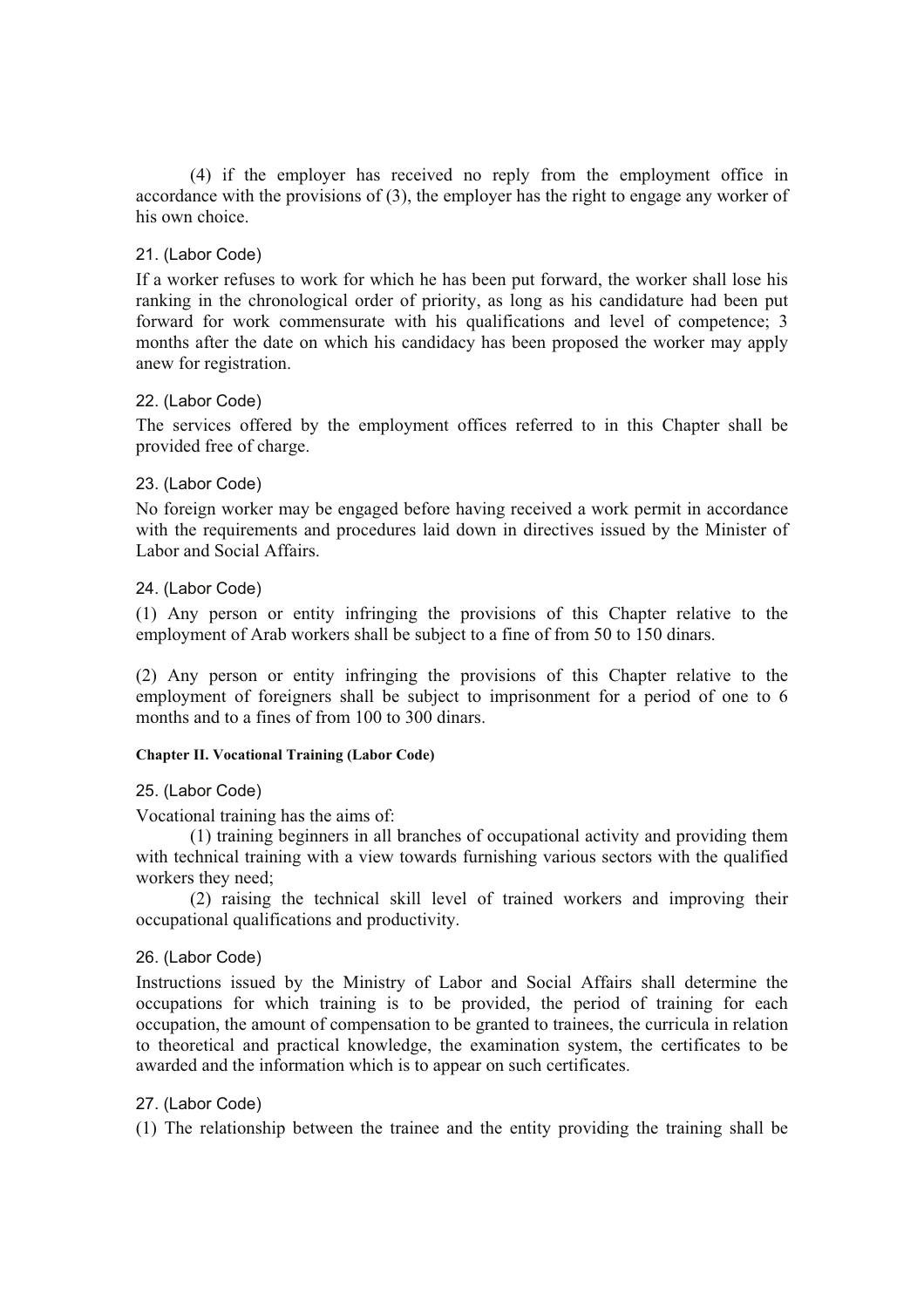governed by a written contract which sets forth the stages and duration of the training, as well as the rights and duties of the trainee.

(2) The Vocational Training Service shall be responsible for making the contributions provided for by the Law on Pensions and Social Security for workers during the training period if the trainees receiving training has an accident or dies in the course of training or as a result of it. The provisions of the Employees' Retirement and Social Security Act shall apply in regard to trainees.

### 28. (Labor Code)

A trainee may unilaterally terminate his training contract, as long as less than half of the envisaged period for training has elapsed. The entity providing the training may terminate the training contract at any time by reason of objective factors relating to the trainee's level of aptitude or to his assiduousness or conduct during training. Neither party may claim compensation from the other party in any of the cases indicated above.

#### **Part III. Labor Relations (Labor Code)**

### 29. (Labor Code)

A contract of employment is an agreement concluded by a worked and an employer under which the worker undertakes to perform specified work for the employer, subject to the employer's direction and supervision, in return for the employer's payment of the agreed wage.

# 30. (Labor Code)

A contract of employment must be drawn up in writing and shall stipulate the type of work to be performed and the amount of wages to be paid. If there is not written contract, the worker shall bear the burden of proof to show that the contract exists and to present evidence in support of any claims arising under the contract.

#### 31. (Labor Code)

As long as the contract of employment so specified, a worker may be subject to a trial period of a maximum of 3 months in order to test his occupational skills, good conduct and assiduousness at work.

#### 32. (Labor Code)

(1) In activities which are permanent in nature, no time-limit may be fixed for the contract, unless the requirements of the work imply calling upon additional workers for a fixed period and for the performance of specific work.

(2) A contract involving work which is temporary or seasonal in nature is a fixed-term contract. Temporary work means any work which is to be performed in a fixed period. Seasonal work means any work which must be performed during particular seasons of the year.

#### 33. (Labor Code)

Once a worker has shown up at the workplace, ready to perform his work, but reasons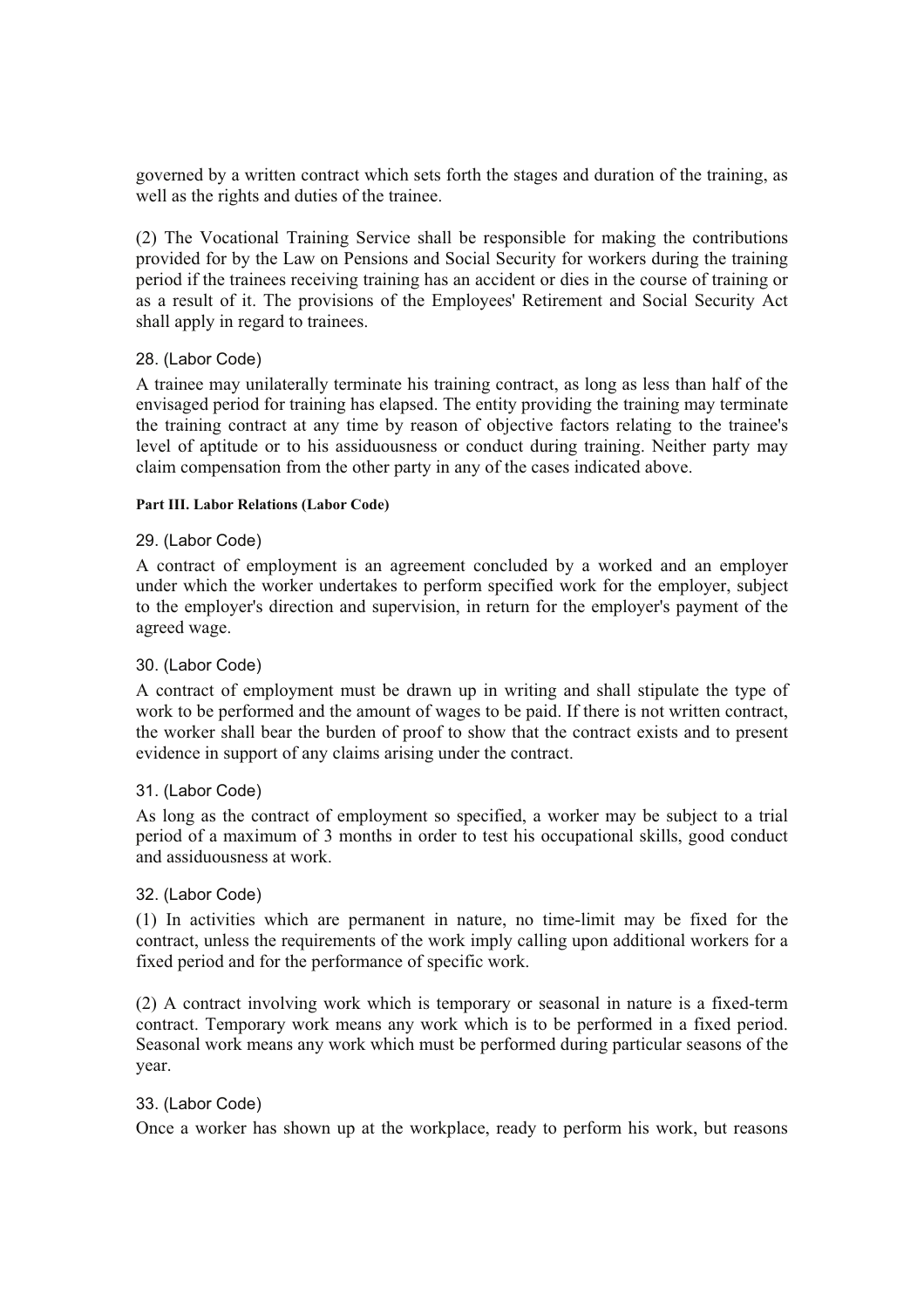beyond the worker's control prevent the work from being performed, the worker shall be deemed to have worked and shall have a right to receive wages in return.

34. (Labor Code)

An employer has the following duties:

(1) to provide the worker with the means for performing his work;

(2) to pay the worker wages in accordance with the provisions of this Act;

 (3) to ensure healthful conditions at the workplace and to take sufficient safety measures designed to protect the worker on the job;

 (4) to provide the worker with the possibility and means of enhancing his cultural knowledge and technical skills;

 (5) to give the worker, upon taking up employment, a receipt for any documents received by the employer and to return them to the worker at the end of the contract or upon the worker's request, unless returning them would be prejudicial to the employer;

 (6) to give the worker, at the end of the contract of employment, a certificate specifying the date on which the worker took up employment, the expiry dates of the contract and the type of work performed. The worker may request that the certificate include other information; the employer shall comply with that request if the information in question is founded on fact;

 (7) to sign a discharge for the worker at the end of the contract of employment, on the condition that the worker has fulfilled all obligations to the employer. The employer cannot claim any sum in return for granting the discharge, except where such claim is founded on the presence of a material error referred to in the text of the discharge document itself.

35. (Labor Code)

It shall be prohibited for a worker to:

 (1) divulge, even after ceasing employment, any secrets about which he may have gained knowledge through work;

(2) keep, outside the workplace, any document or paper relating to work;

(3) perform work for a third party during working time;

(4) use a machine or a device he has not been assigned to use;

(5) show up for work intoxicated or under the influence of drugs;

(6) carry a weapon at the workplace, unless the nature of the work so requires;

 (7) contract for a loan from agents or business people with whom the employer has a contractual relationship;

 (8) arrange for meetings on workplace premises without the permission of the employer or of the competent trade union body.

#### 36. (Labor Code)

A contract of employment shall terminate in the following instances:

(1) when the parties mutually decide to terminate it, as so stated in writing;

(2) on the expiry of the contract period;

 (3) when the worker decides to terminate a fixed-term contract of employment, subject to having given the employer at least 30 days advance notice; if the worker quits without notice on or before the expiry of the prescribed notice period, the worker shall be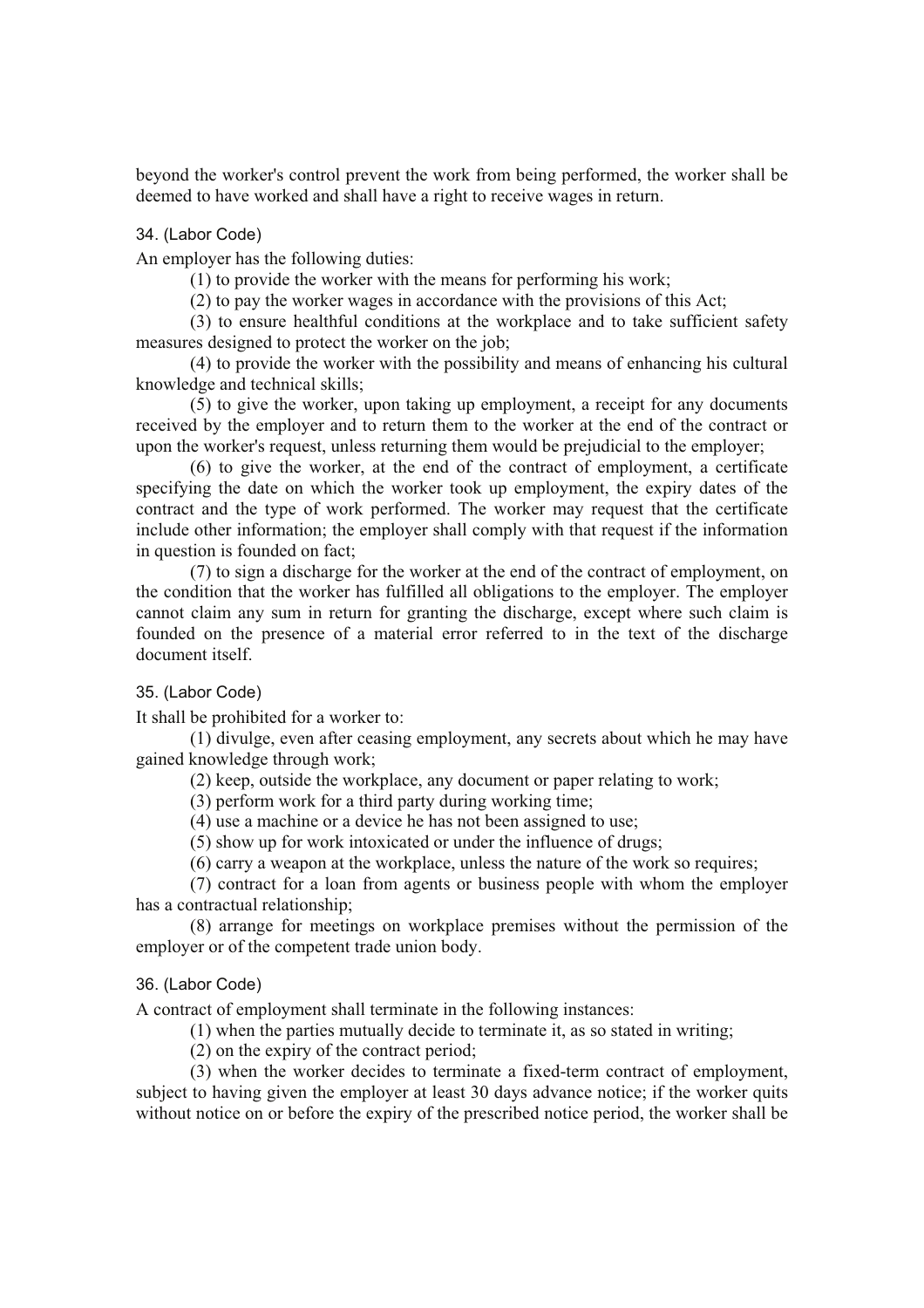required to pay the employer compensation amounting to his or her wages for the notice period or fraction thereof;

 (4) when the worker has contracted an illness which makes him or her unable to work and has not been cured within 6 months, as substantiated by an official medical report;

 (5) when the worker has become incapacitated to the extent of 75% or more and is unable to work, as substantiated by an official medical report;

 (6) when the working conditions in the establishment call for a reduction in the volume of work, on the condition that notice thereof is given to the Ministry of Labor and Social Affairs.

### 37. (Labor Code)

A worker may unilaterally terminate a contract of employment without any advance notice in the following two instances:

 (1) when the employer has not fulfilled one of his duties set forth in the law, labor regulations, a collective labor agreement or an individual contract of employment; or

 (2) when the employer has committed a misdemeanor or a crime against the worker or a member of his family either within or outside working hours.

38. (Labor Code)

A contract of employment shall not terminate upon death of the employer unless providing care or personal services for the employer was the main purpose of the contract.

39. (Labor Code)

The employer may liquidate his enterprise subject to the requirements of notifying the Minister of Labor and Social Affairs.

40. (Labor Code)

If the worker has been dismissed on the basis of an accusation made by the employer, it appears that the accusation was based upon a mistake or bad faith and a court has rules that the worker shall be released or acquitted, the worker shall be reinstated to his job and shall have the right to all of his wages for the period covering dismissal.

#### *Part IV. Wages (Labor Code)*

#### **Chapter I. Wages and Wage Supplements (Labor Code)**

41. (Labor Code)

The term "wages" means any amount, however calculated, which an employer engaging a worker owes to him in return for work performed. A worker has a right to receive wages as from the date of taking up employment.

# 42. (Labor Code)

(1) A worker's wages shall be paid once a month on a working day, at the workplace or in a nearby pay office.

(2) Wages shall be paid in Iraqi currency. Payment of wages in other currencies shall not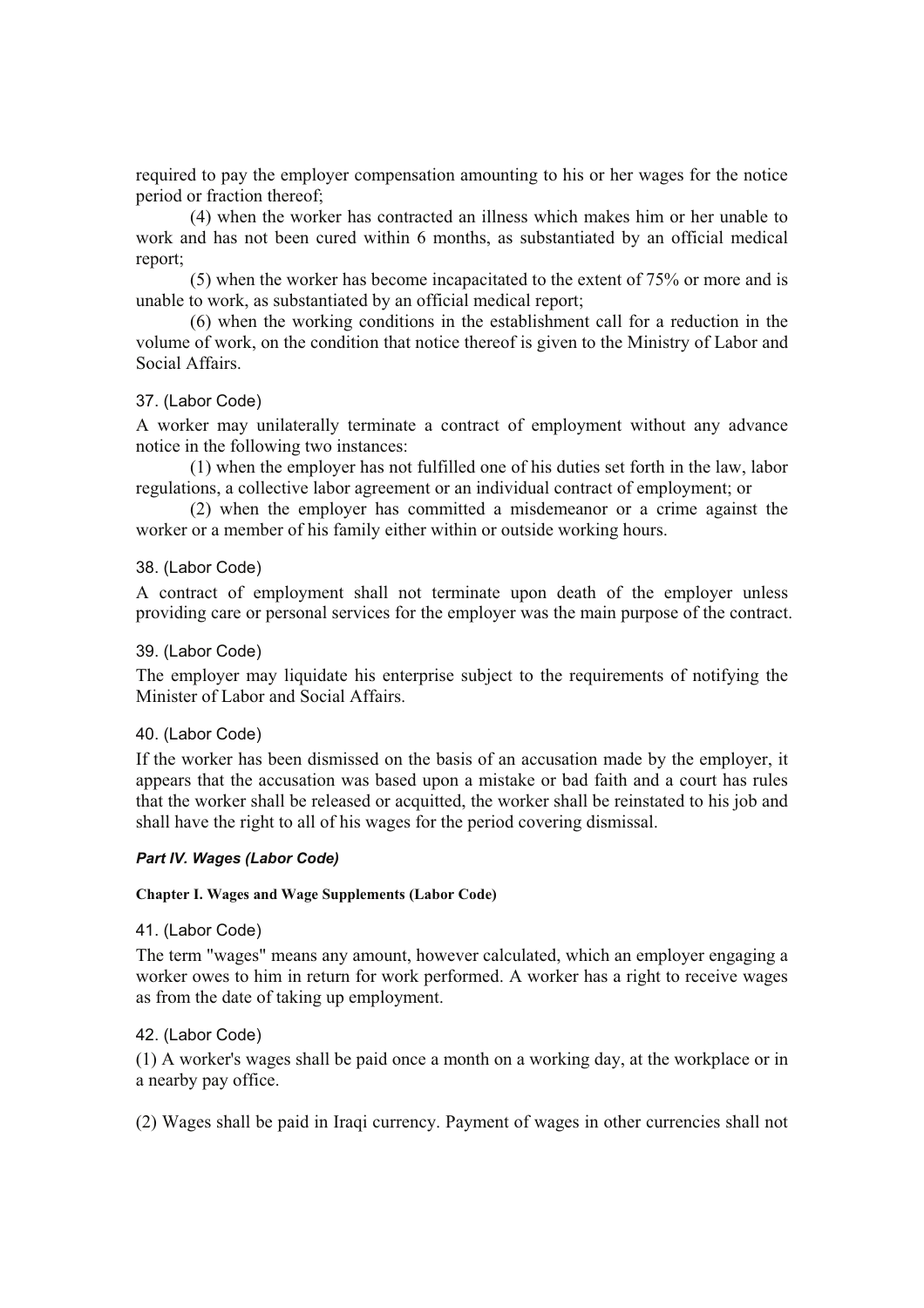release the employer from his or her obligations to the worker.

### 43. (Labor Code)

Bonuses and extra compensation shall count as wage supplements in the following cases:

(1) when they are provided for by law, work rules, or the contract of employment;

 (2) when they have been granted over at least 3 years in a row and appear to be regular and general in application.

44. (Labor Code)

The percentage of sales or profits provided for in a contract of employment shall be deemed to be a wage supplement.

45. (Labor Code)

Wages may be fixed on a piece-rate basis or in accordance with any other system for determining the amount of the wage in relation to the worker's production, as long as the wage rate does not fall below that of the minimum wage for an unskilled worker.

#### **Chapter II. Wages - Fixing and Protection of Wages (Labor Code)**

#### 46. (Labor Code)

(1) A committee responsible for proposing, at regular intervals, the minimum wage for an unskilled worker shall be established by an Order of the Minister of Labor and Social Affairs; the committee members shall be:

(a) the Director-General of the Labor Service, who shall chair the Committee;

(b) the Director-General of the Employees' Social Security Scheme, member;

(c) a representative of the Confederation of Trade Unions, member;

 (d) a representative of the Confederation of Iraqi Chambers of Commerce and Industry, member;

(e) a representative of the National Prices Office, member;

 (f) two members chosen by the Minister of Labor and Social Affairs on the basis of their experience in and knowledge of various aspects of wage planning.

(2) The Minister of Labor and Social Affairs shall submit the Committee's proposals to the Council of Ministers for decision in this connection.

47. (Labor Code)

The wage rate agreed by the employer and the worker may not be lower than the minimum wage for an unskilled worker.

#### 48. (Labor Code)

When a worker ceases employment, the employer shall be required to pay his wages within 7 days of the termination.

49. (Labor Code)

(1) Wage payments shall be made to the worker or to the worker's representative.

(2) The wages of a young person shall be paid directly to that person; such payment shall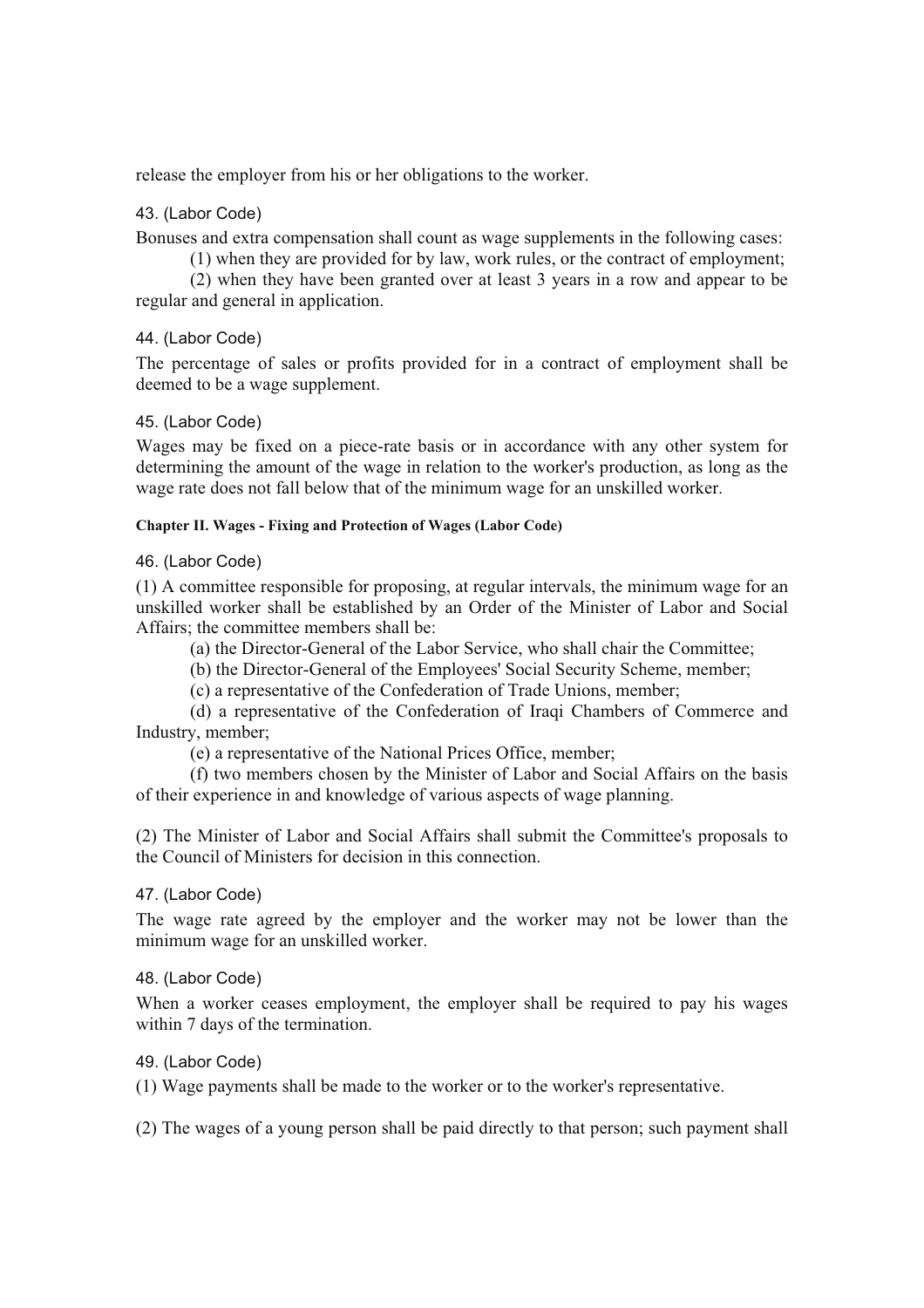release the employer from the obligations to the worker.

### 50. (Labor Code)

It shall be prohibited to limit the worker's freedom to dispose of his wages as he sees fit or to make purchases in particular establishments.

## 51. (Labor Code)

In accordance with this Act, wages owed to a worker shall be subject to attachment only for the repayment of a debt arising out of a court order; provided that only 20% of the worker's wages may be attached.

# 52. (Labor Code)

(1) (a) An employer shall maintain a wage register in which all particulars of the worker's wages, wage deductions and net wages paid to the worker shall be noted;

 (b) The above-mentioned register shall not contain any blanks, erasures or additions.

(c) The wage register shall be subject to verification upon inspection.

(2) An employer shall be discharged in respect of outstanding wages only once the worker has signed the wage register. Nonetheless, a worker's signature unaccompanied by any stated reservations shall not constitutes waiver of any rights on his part.

### 53. (Labor Code)

Any person infringing the provisions on wages provided for in this Part shall be subject to a fine of from 50 to 300 dinars. If the infringement concerns paying a wage which is lower than the minimum wage for an unskilled worker, the contravening party shall be required, in addition to paying the fine imposed, to pay the worker compensation in an amount which is two times the difference between the wage paid and the minimum wage.

#### *Part V. Hours of Work and Leave (Labor Code)*

#### **Chapter I. Hours of Work (Labor Code)**

54. (Labor Code)

The term "hours of work" means the time during which the worker is at the disposal of the employer engaging him, but excluding the rest periods provided to permit the worker to eat his meals and to rest. The employer shall determine the times at which the working day shall begin and end.

#### 55. (Labor Code)

Hours of work shall be a maximum of 8 hours per day, subject to the exceptions provided for in this Act.

#### 56. (Labor Code)

For work performed in two shifts and intermittent work, the worker shall not be required to be present at the workplace for more than 12 hours, with the number of hours of actual work still being limited to 8 per day.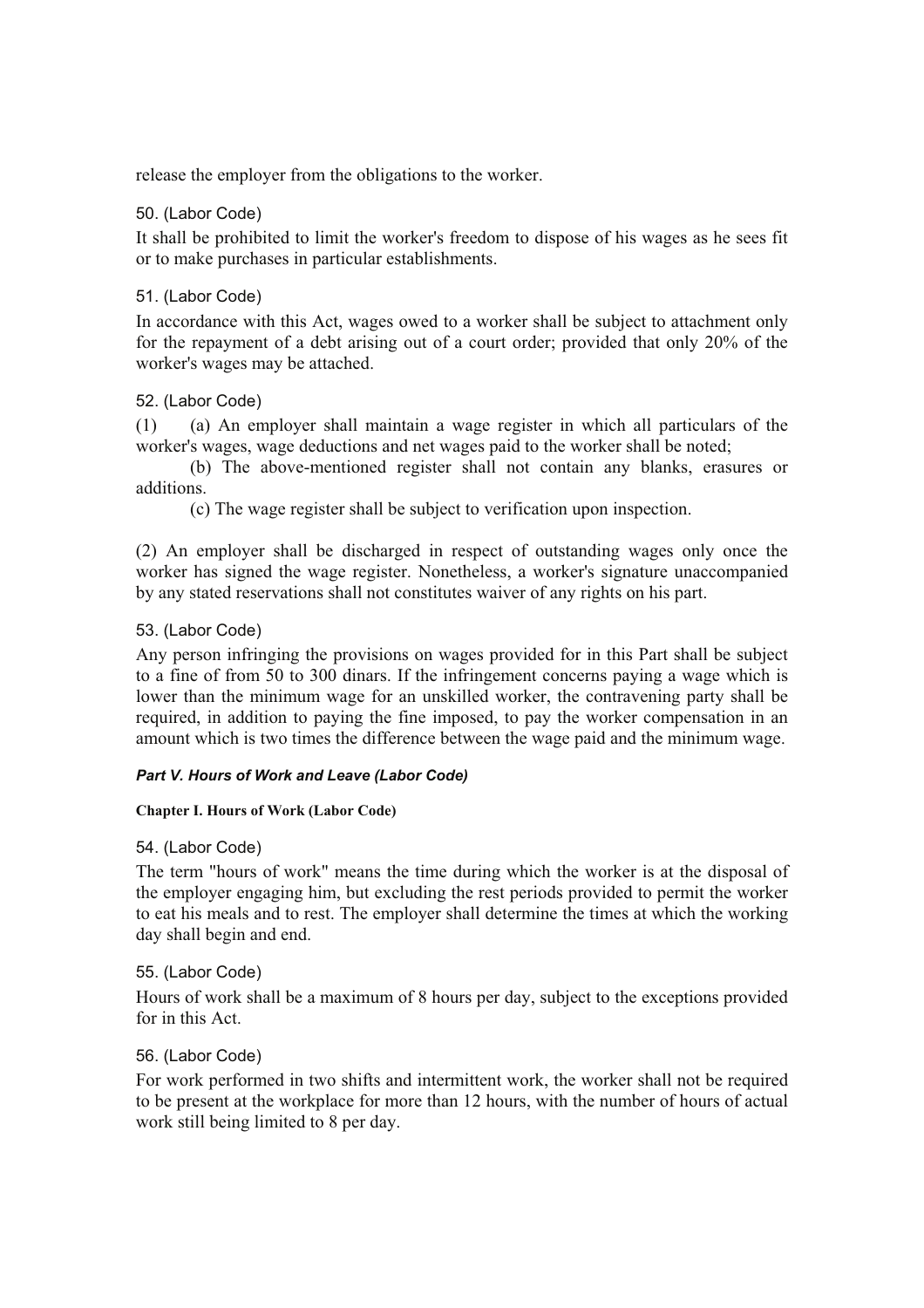### 57. (Labor Code)

The number of hours of work per day shall be reduced for work which is arduous or harmful to health. Employers shall determine such types of work and the number of maximum working hours applicable to them in accordance with instructions drawn up by the Ministry of Labor and Social Affairs based upon proposals made by the National Center for Occupational Health and Safety.

### 58. (Labor Code)

(1) Daily working hours shall include one or more rest periods, totalling between 30 minutes and 1 hour, to allow workers to eat their meals and to rest; these rest periods shall be arranged by the employer in such a way that no period of work lasts more than 5 hours at a time.

(2) In establishments where work must be performed without interruption owing to technical reasons or the very nature of the production or services offered, workers shall have a right to one or more rest periods totalling at least twenty minutes.

(3) In activities which are performed in two shifts, the rest period separating the two shifts shall last from 1 to 4 hours.

### 59. (Labor Code)

(1) Work is divided into:

- (a) day work, performed between 6 a.m. and 9 p.m.;
- (b) night work, performed between 9 p.m. and 6 a.m.;

 (c) mixed schedule work, performed in a period which spans the hours of both day and night work; in this case no more than 3 hours may be performed as night work.

# (2) Working hours shall not exceed:

(a) 7 hours of night work; or

(b) 7 and 1/2 hours of mixed schedule work.

(3) For work which is performed during the day and during the night on an alternating basis, a worker shall not perform night work for more than one month at a time.

#### 60. (Labor Code)

(1) Every worker has a right to at least one paid day of rest per week.

(2) The employer shall schedule the weekly day of rest on the same day for all staff, or shall grant the weekly day of rest on a rotating basis, as long as each worker can take his day of weekly rest on a predetermined day.

#### 61. (Labor Code)

An employer may, with the workers' agreement, have workers perform work on the weekly day of rest or on a holiday as long as they receive either a supplement amounting to 100% of their wages or compensatory days off.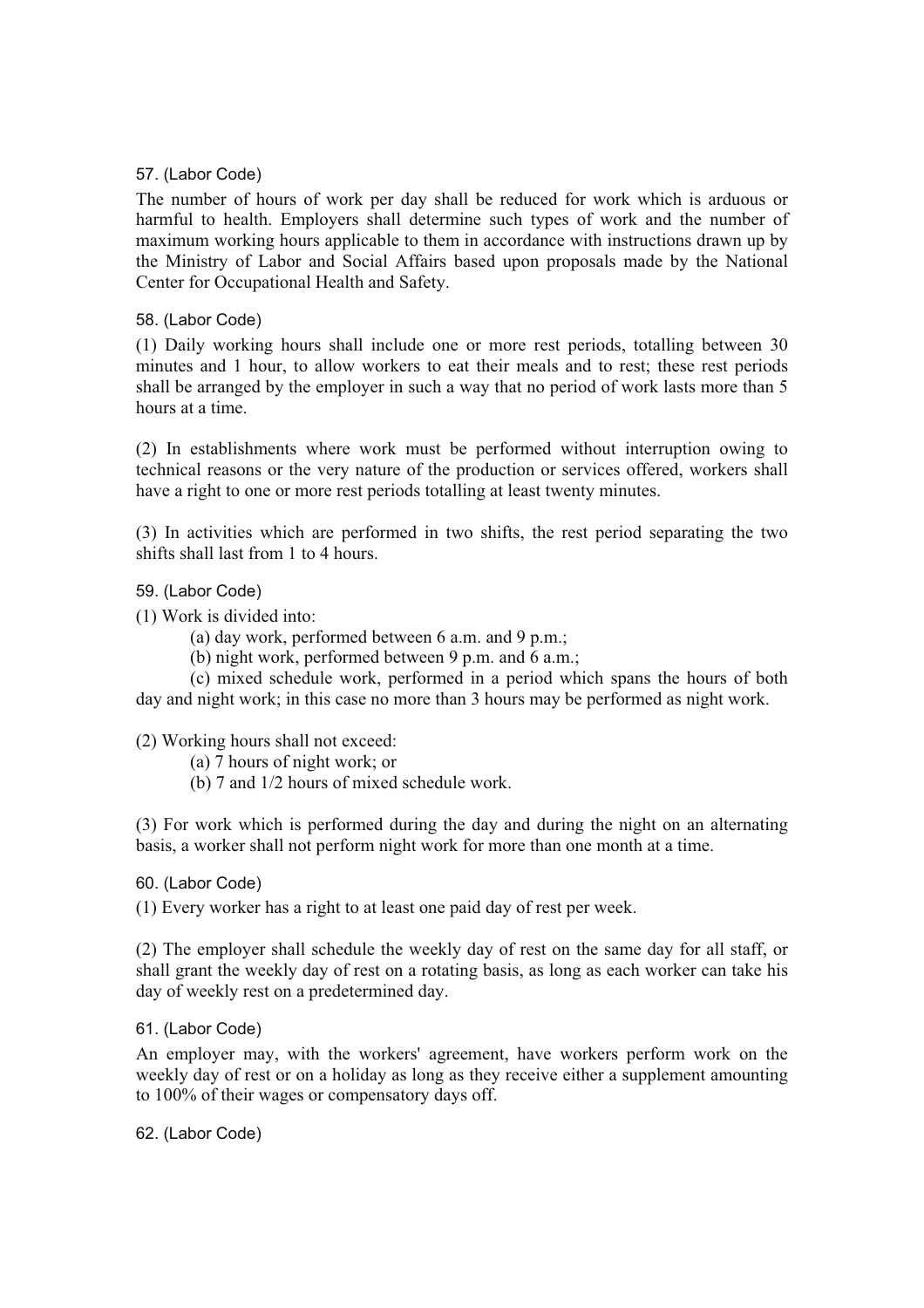The working hours provided for in this Act may be extended in order to prevent an imminent accident or in other cases of force majeure and urgent work. The increase in the number of hours of work shall be in relation to the time necessary to address the particular situation involved.

#### 63. (Labor Code)

(1) An employer may extend the working hours established pursuant to this Act in the following instances:

 (a) to handle an exceptional increase in work at the time of festivals, seasonal work or for other reasons;

 (b) to repair or maintain devices, tools and machines whose shut-down would entail immobilizing work or making a great number of staff inactive;

(c) to avoid the deterioration of substances or products;

 (d) to establish annual inventory and accounts, prepare for sales or open for the season.

(2) (a) In industrial activities which are performed in shifts, no more than one hour per day shall be worked as overtime.

 (b) In performing preparatory or complementary work in industry, or in handling extraordinary work, no more than 4 hours per day shall be worked as overtime.

 (c) In non-industrial activities, nor more than 4 hours per day shall be worked as overtime.

64. (Labor Code)

(1) Work performed during rest period, on the weekly day of rest or outside normal working hours shall be deemed to be overtime work.

(2) Wages shall be doubled when overtime work is performed at night or when arduous or harmful work is involved. Wages shall be increased by 50% when overtime work is performed during the day.

(3) When a worker works on his or her day of weekly rest, the worker shall receive a compensatory day of rest on another day of the week.

65. (Labor Code)

(1) If work has stopped entirely or in part owing to exceptional circumstances or force majeure, the employer shall be required to pay the worker his wages for the period of the stoppage, for up to 30 days; the employer may, however, assign the worker other similar work, or, in order to make up for the time lost, give the worker additional unpaid work not exceeding 2 hours per day for up to 30 days a year.

(2) If the work stoppage has been caused by the employer, the employer shall pay the workers their wages during the entire period of the stoppage; to make up for the time lost, the employer may give the workers additional paid work within the limits set forth in subsection (1) of this section.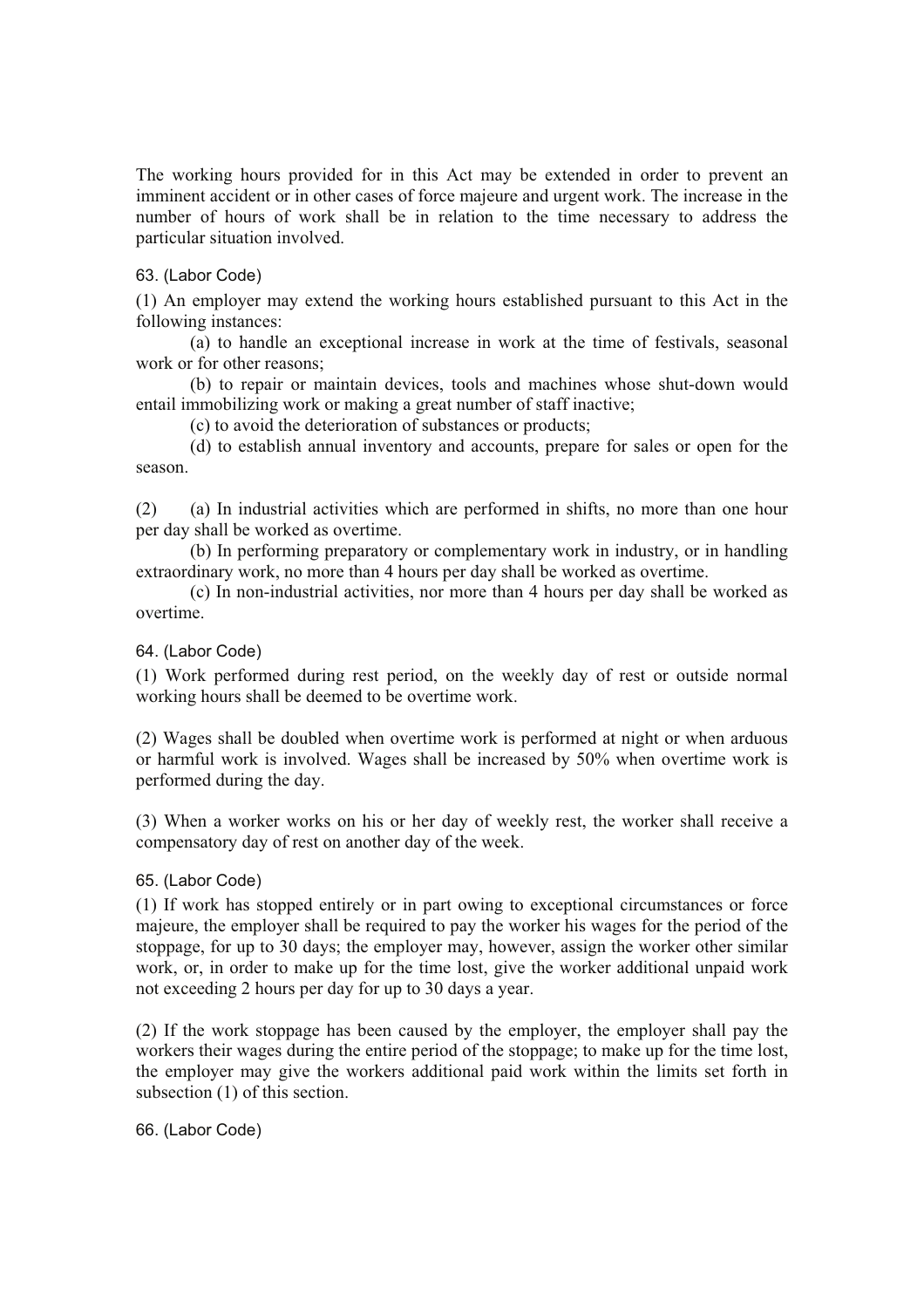(1) The provisions of this Chapter do not apply to workers in agriculture or to domestic workers.

(2) The provisions of section 56 of this Act do not apply to:

 (a) workers assigned to prepatory or complementary work which must be performed before or after work;

(b) workers assigned to watchkeeping.

(3) Instructions drawn up by the Ministry of Labor and Social Affairs shall determine the types of work referred to in subsections (1) and (2) above and the rules on work scheduling affecting them, including an indication of the maximum daily and weekly hours of work and the hours during which workers are to be present at the workplace.

#### **Chapter II. Leave (Labor Code)**

#### *Division I. Annual leave (Labor Code)*

67. (Labor Code)

(1) A worker shall have a right to 20 days' leave for each year of work.

(2) A worker employed in work which is arduous or harmful to health shall have a right to 30 days' paid leave for each year of work.

(3) A worker shall have a right to proportional leave in relation to any fraction of a year of work.

(4) An employer may, in case of necessity and upon the worker's request, grant unpaid leave.

68. (Labor Code)

The length of a worker's annual leave shall be increased by 2 days after every additional 5 years of continuous service with the same employer.

69. (Labor Code)

(1) A worker shall take his annual leave all at one time.

(2) Annual leave may be divided up if the necessities of the work and the interest of the worker so require. In such a case, at least 6 continuous worker days of leave shall be taken at one time. The remaining days of leave shall be granted in accordance with agreed procedures and within no more than one year after the performance of the work.

70. (Labor Code)

A worker shall not engage in any remunerative activity during his annual leave.

71. (Labor Code)

Any agreement under which a worker partially or totally waives his right to take annual leave in return for compensation or for any other reasons shall be null and void.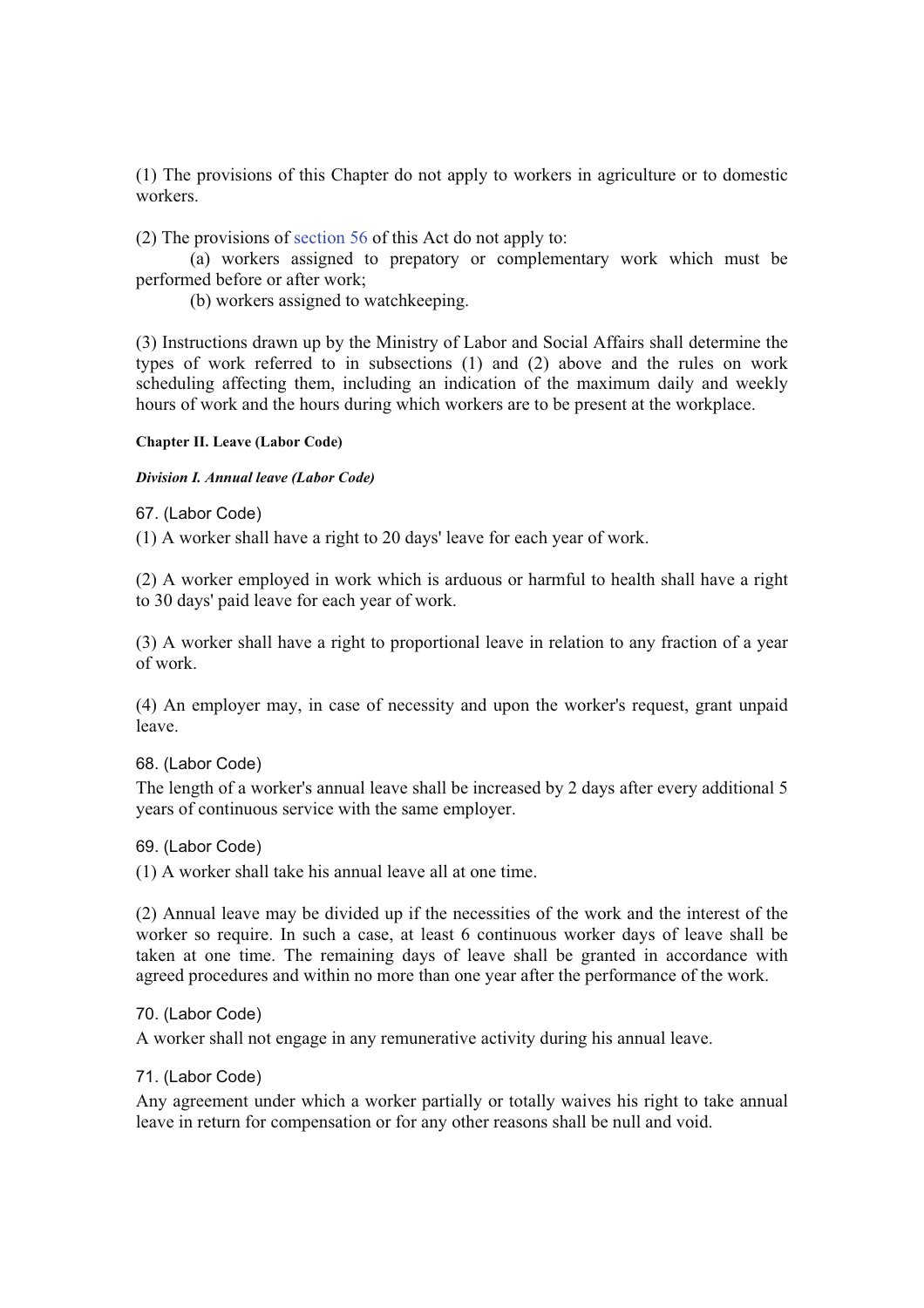## 72. (Labor Code)

(1) At the time the leave is granted, a worker shall be paid the wages due for the period of annual leave.

(2) In case of termination of employment for any reason, the compensation for days of annual leave not yet taken shall be paid to the worker on the basis of the last wages payable.

(3) Compensation for days of annual leave accumulated by the worker in accordance with prior laws constitutes an obligation on the part of the employer, and shall, be paid at the termination of the employment relationship.

#### 73. (Labor Code)

(1) Work rules shall determine the period of annual leave. If there are no such rules or if the existing rules do not seta leave schedule, the worker shall fix the date of his annual leave in agreement with the employer.

(2) The employer shall allow the worker to take the annual leave provided for in this Act unless serious reasons related to the nature of the work or the circumstances in which it is performed require is to be deferred; the worker shall nonetheless take the minimum amount of leave provided for in Section 69(2) of this Act and shall, in respect of the leave he has been unable to take, receive compensation in an amount equal to his total wages payable for such period.

(3) If it has been established that a worker has not been able to take his annual leave during the year it is to be taken because the employer has refused to grant it, the worker shall receive compensation in an amount equal to his wages for the period of leave which has been denied.

#### 74. (Labor Code)

The period of paid annual leave shall count as a period of actual service for all purposes in this Act and in other laws.

#### 75. (Labor Code)

A worker is entitled to leave at full pay on holidays fixed by law.

### 76. (Labor Code)

It is permissible to engage a worker on a holiday, except, for the day of weekly rest, for one of the reasons set forth in Section 63 of this Act and in return for paying double wages.

#### *Division II. Sick leave (Labor Code)*

#### 77. (Labor Code)

(1) For every year of work, the worker is entitled to 30 days' sick leave paid by the employer.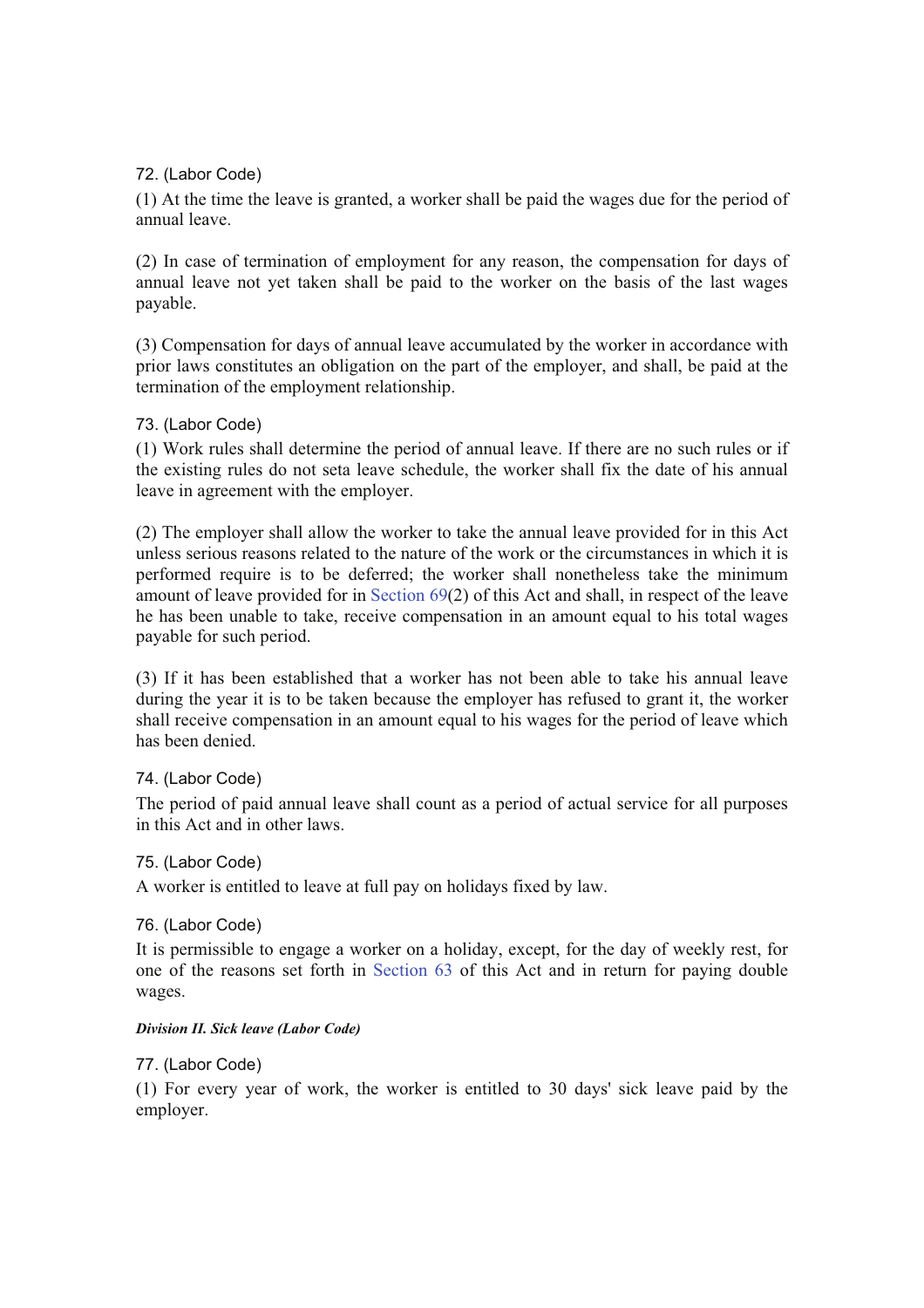(2) Sick leave to which a worker is entitled under subsection (1) may be accumulated for a total of up to 180 days.

(3) When an insured worker has exhausted all of his paid sick leave and remains uncured, he shall be subject to the provisions of the Law on pensions and social security for workers.

(4) The Social Security Office shall reimburse the employer for the wage sums paid by the employer to the working during the period of sick leave exceeding the 30 days' sick leave per year pursuant to subsection (1) and (2) of this section.

### 78. (Labor Code)

(1) Sickness insurance shall be granted on the basis of a medical report drawn up by an approved medical service under contract with the employer or by an official medical authority.

(2) The period of sick leave shall count as actual service for all purposes under this Act and other laws.

### 79. (Labor Code)

Any persons who contravenes the provisions regarding hours of work provided for in this Part shall be subject to a fine of from 100 to 500 dinars.

### *Part VI. Labor Protection and Workers' Protection (Labor Code)*

#### **Chapter I. Protection of Women Workers (Labor Code)**

#### 80. (Labor Code)

Any employer employing one or more women is required to post at the workplace a copy of the provisions regarding the protection of women workers.

#### 81. (Labor Code)

It shall be prohibited to employ women in arduous work or work which is harmful to health, as specified in the instruction referred to in Section 57 of this Act.

#### 82. (Labor Code)

It shall be prohibited to assign pregnant women additional work which is likely to endanger their health or the health of the fetus.

#### 83. (Labor Code)

(1) It shall be prohibited to make women work at night, unless the performance of night work is required by the necessity of preventing loss or raw materials or perishable products.

(2) Women workers shall be entitled to a period of at least 11 consecutive hours of rest each day, and that period must include 7 hours falling between 9 p.m. and 6 a.m.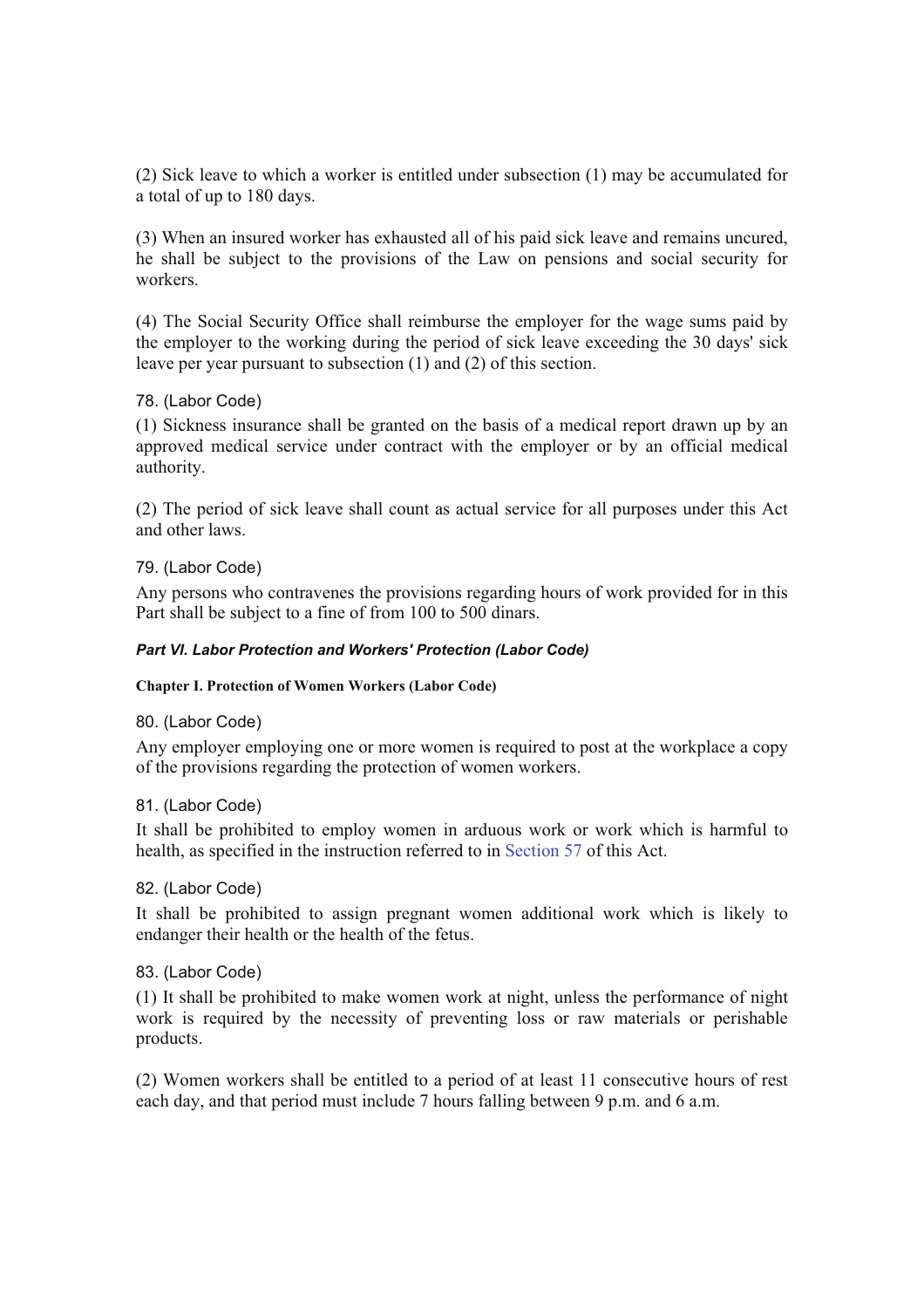(3) Subsection (1) of this section does not apply to:

- (a) women workers engaged in administrative work;
- (b) women workers employed in health or recreational services; or
- (c) women workers employed in transport or communication services.

84. (Labor Code)

(1) Every women worker is entitled to 62 days' maternity leave at full pay.

(2) A pregnant worker may, upon the presentation of a medical certificate from the competent service, begin the above-mentioned leave 30 days before the projected date of confinement and may take the remaining days after confinement.

(3) The competent medical service may extend the period of leave referred to in subsection (1) for up to 9 months in the case of a difficult childbirth, the birth or more than one child, or the appearance of complications before or after confinement. Days which exceed the length of the leave provided for in subsection (1) shall be counted as unpaid leave, unless the woman is subject to the Law on Pensions and Social Security for Workers.

### 85. (Labor Code)

A woman worker on maternity leave shall not be permitted to engage in remunerative work or in any activity likely to endanger her health.

### 86. (Labor Code)

(1) A working mother may, with the consent of her employer, take a special unpaid maternity leave for a period of up to one year in order to take care of her child, provided the child has not reached one year of age.

(2) A woman worker shall not use her special maternity leave for purposes other than those for which it was granted; if it is determined that a woman worker is engaging in remunerative activity for a third party during her special maternity leave, the leave shall be cancelled and the employer can ask her to return to work on a date set by the employer.

#### 87. (Labor Code)

(1) Nursing mothers shall have a nursing break of up to 1 hour during working hours; the nursing break shall count as an hour of work.

(2) A woman worker with one or more children under the age of six may be absent from work without pay for a period of up to 3 days whenever one of her children is sick and needs her care.

#### 88. (Labor Code)

Every employer employing women shall provide them with special facilities in relation to the particular requirements of their work.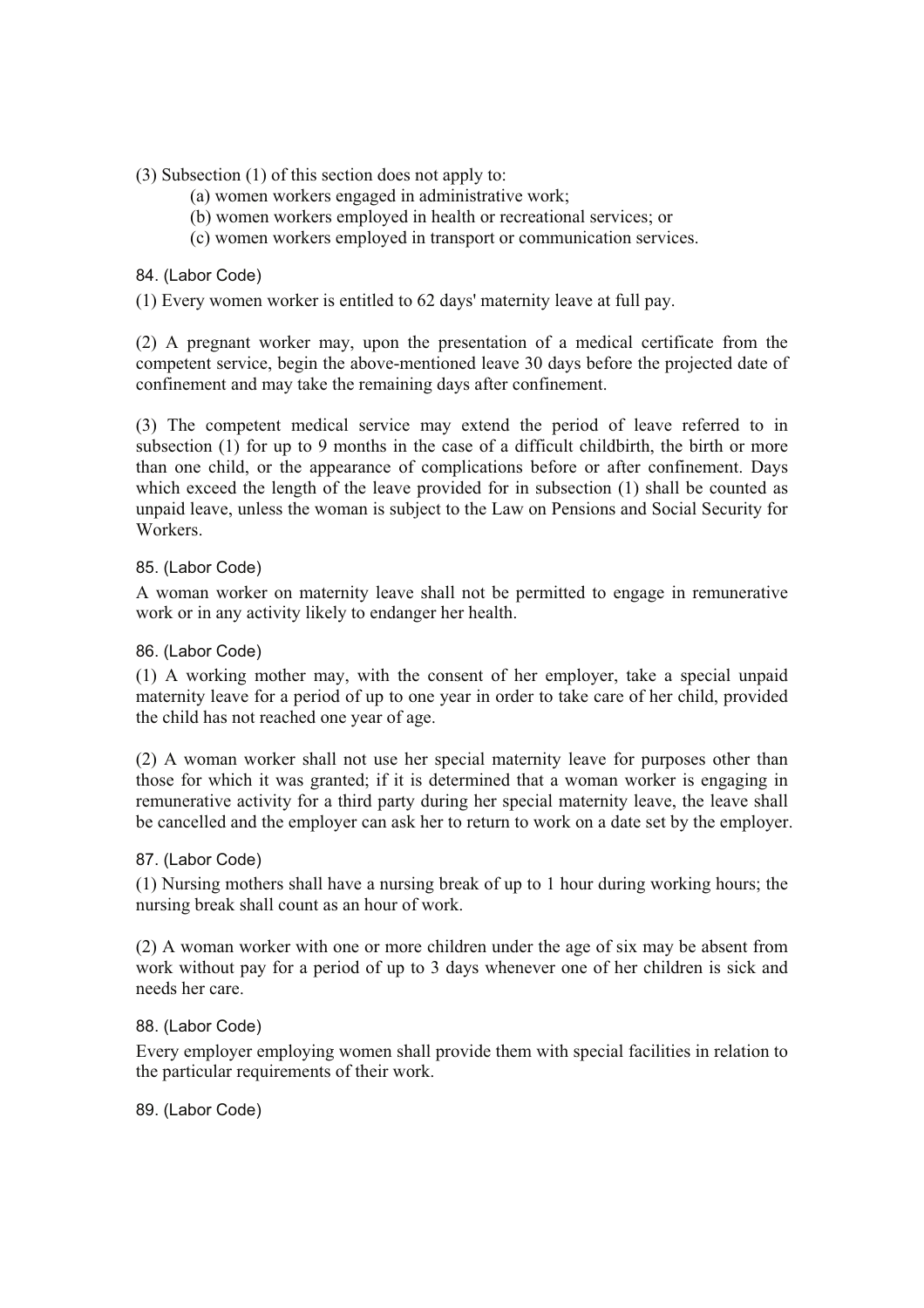The provisions of this Chapter do not apply to women who are engaged in a family enterprise in which only family members work and which is under the authority and supervision of the woman's spouse, father, mother or brother.

#### **Chapter II. Protection of Minors (Labor Code)**

90. (Labor Code)

(1) The term "minor" means any person who has not attained 18 years of age.

(2) Minors may not be employed in the following types of work and may not be present on premises in which they are carried out:

 (a) work which may lead to occupational or contagious disease or to serious contamination or work which, because of its nature, the procedures used or the circumstances under which it is carried out, presents a danger to the life, morality or health of the person engaging it; such types of work shall be determined by the Ministry of Labor and Social Affairs;

(b) work performed by trimmers and assistant trimmers on board vessels.

91. (Labor Code)

(1) Minors who have attained 15 years of age may be employed in day work, but or in work which is arduous or harmful to health or in the types of work prohibited under Section 90(2) of this Code.

(2) Minors who have attained 17 years of age may be employed in day work, night work and overtime work, but not in the types of work prohibited under Section 90(2) of this Code.

(3) A minor may be employed only if his physical aptitude has been medically attested in a certificate issued by a competent service.

92. (Labor Code)

(1) A minor who has not attained 16 years of age may not work for more than 7 hours per day.

(2) Daily hours of work shall include one or more rest periods totalling at least 1 hour in order to allow the minor to rest; the rest periods shall be arranged so that no period of work lasts more than 4 consecutive hours.

93. (Labor Code)

A minor who has been permitted to work has the right to 30 days' paid annual leave per year.

94. (Labor Code)

An employer who employs minors who have been permitted to work in accordance with the law shall post at the workplace a copy of the provisions regarding the protection of minors and shall maintain a register specifying their names, ages and the work to which they have been assigned.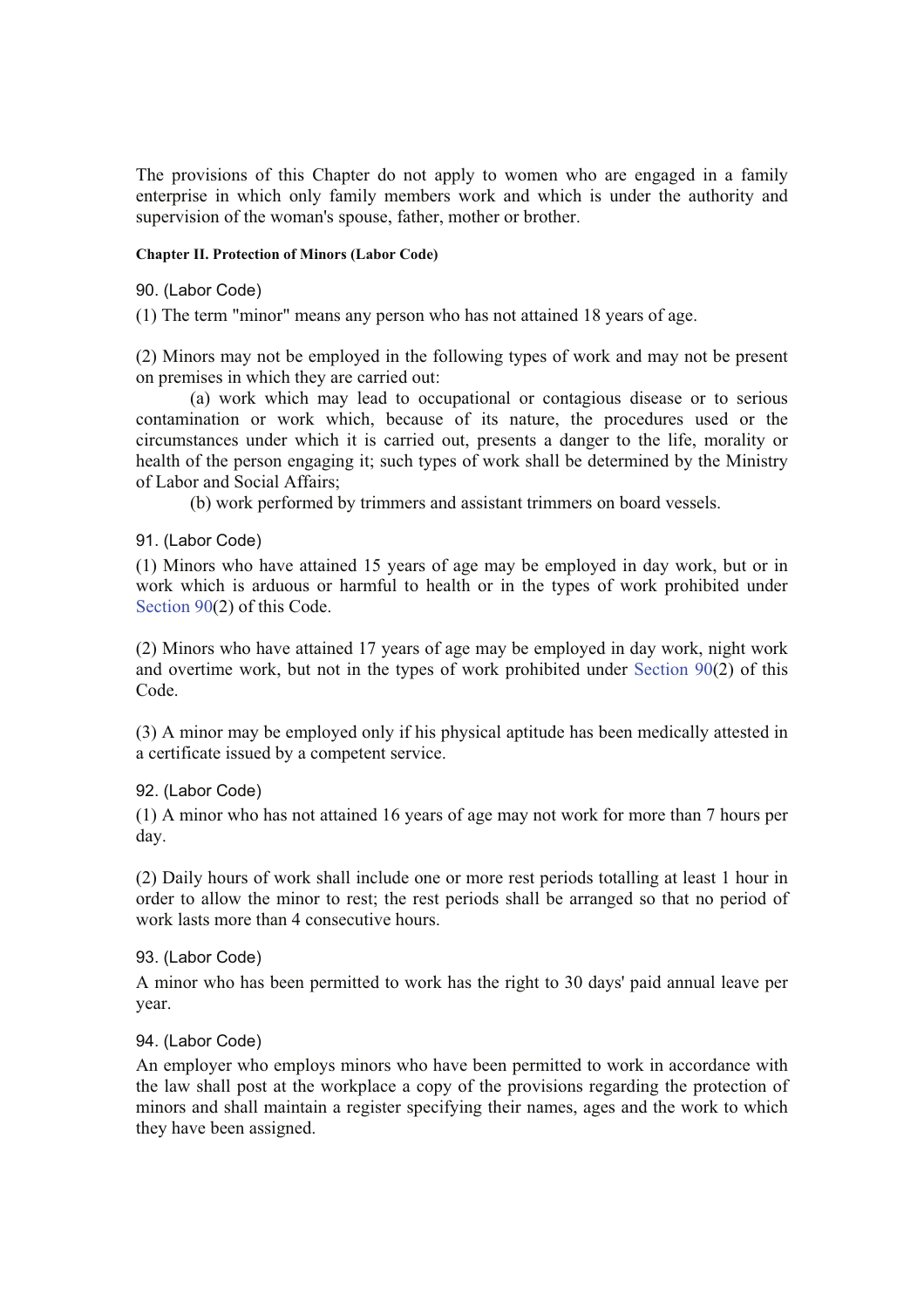### 95. (Labor Code)

When an employment relationship exists between an employer and a minor who, under the provisions of this Act, is not permitted to work, the employer shall be obligated to pay the minor the agreed wage and to compensate him if he had an accident during or as a result of work, regardless of who was at fault.

### 96. (Labor Code)

The provisions of this Chapter do not apply to workers engaged in a family enterprise under the authority or supervision of the minor's spouse, father, mother or brother.

### 97. (Labor Code)

Any person infringing the provisions on the protection of minors and women embodies in Chapters I and II of this Part shall be subject to imprisonment for a period of from 10 days to 3 months or to a fine of from 100 to 300 dinars.

### *Chapter III. Protection of Quarry Workers (Labor Code)*

98. (Labor Code)

The provisions of this Chapter apply to work in quarries.

### 99. (Labor Code)

(1) It shall be prohibited to employ workers in the industries and work covered by Section 98 of this Act before the workers have undergone medical examinations to ascertain their physical suitability for the work assigned.

(2) The medical examination shall be repeated at regular intervals at least once a year to verify the worker's physical suitability. The results of the examination shall be registered in the records of the enterprise.

# 100. (Labor Code)

The employer shall prominently post at the workplace:

 (1) the enterprise's work rules specifying hours of work and rest periods (with a copy sent to the trade union committee and the appropriate labor office);

 (2) health and safety instructions in the enterprise and any new provisions which may be adopted in this field.

#### 101. (Labor Code)

(1) Access to work premises and adjacent areas shall be prohibited to any person who does not work there or who is not normally responsible for inspecting them; access shall also be prohibited outside the hours of work set for the workers engaged there, unless permission has been given.

(2) Upon the workers' arrival and departure, the employer shall register the names of those who have entered the work premises to perform their tasks.

#### 102. (Labor Code)

(1) No worker shall be present at the workplace for more than 12 hours per day.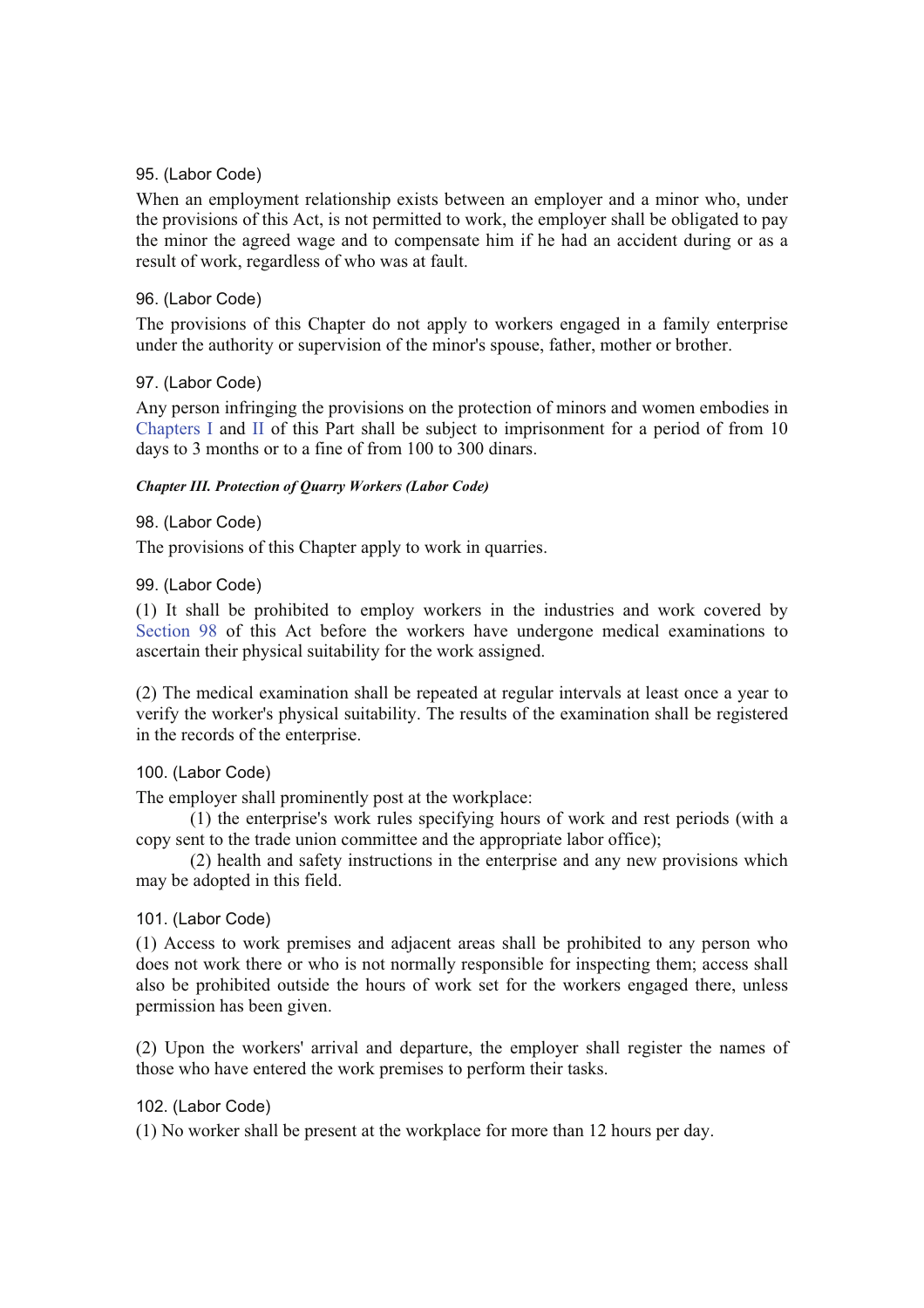(2) As an exception to the provisions of subsection (1) above, a worker may carry on work temporarily and in case of necessity to prevent an accident or dangerous condition or to repair damage arising from an accident, provided the following requirements are met:

 (a) the labor office and the trade union organization shall be informed, within 24 hours of the commencement of the work, of the accident which has taken place or of the risk of an impending accident;

 (b) hours of work performed in accordance with the above provisions shall be deemed overtime work which shall be compensated in accordance with the law.

### 103. (Labor Code)

An employer shall draw up instructions on occupational safety in accordance with instructions issued by the Ministry of Labor and Social Affairs after consultation with the National Center for Occupational Health and Safety, and shall take the following measures:

(1) give orders regarding occupational safety whenever necessary;

 (2) avoid having workers present at the site of explosions before all danger has passed;

 (3) provide workers with adequate devices and clothing to ensure their protection against occupational hazards;

 (4) inspect workplaces at regular intervals in order to verify that the measures called for in this section are being properly implemented.

# 104. (Labor Code)

An employer shall provide means of effecting rescues and shall provide first aid in case of emergency.

#### 105. (Labor Code)

(1) The price of meals to be paid by a worker shall be determined by an order of the Ministry of Labor and Social Affairs.

(2) It shall be prohibited for a worker to waive his right to meals in exchange for cash payment.

106. (Labor Code)

Any person infringing the provisions regarding the protection of quarry workers contained in this Chapter shall be subject to imprisonment for a period of from 10 days to 3 months.

#### **Chapter IV. Occupational Safety Measures (Labor Code)**

# 107. (Labor Code)

An employer shall inform the worker, in writing and prior to engagement, of the occupational hazards

posed and the measures of protection to be taken. The employer shall also provide for prominently posting instructions which indicate the occupational hazards and the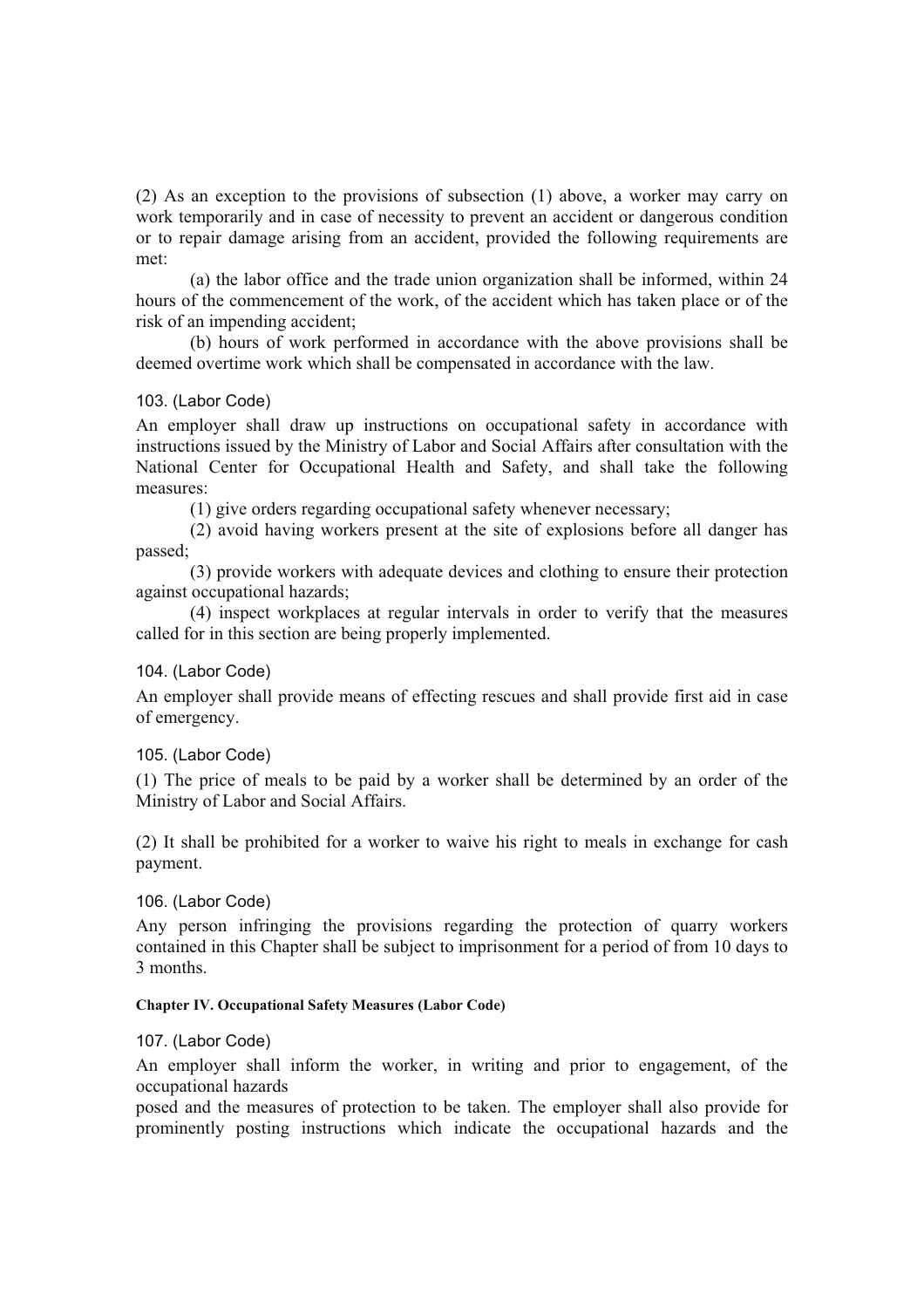measures of protection to be taken in accordance with instructions drawn up by the Ministry of Labor and Social Affairs.

108. (Labor Code)

(1) the employer shall:

 (a) take the necessary measures to ensure the on-the-job protection of workers against hazards which are harmful to their health and against dangers posed by the work and by machinery;

 (b) furnish means of protection against occupational hazards; no sum may be deducted from a worker's wages in exchange for the provision of such means of protection;

(c) provide first aid.

(2) Means of protection and protective devices, along with requirements for their use and arrangements for their operation, shall be determined by instructions issued by the Ministry of Labor and Social Affairs after consultation with the National Center for Occupational Health and Safety.

### 109. (Labor Code)

Workers shall follow orders and instructions regarding measures of protection and occupational safety and shall carefully use the protective devices entrusted to them.

110. (Labor Code)

(1) It is one of an employer's basic obligations to provide measures of protection and to implement the instructions referred to in Sections 107 and 108 of this Act.

(2) The competent labor inspection committee shall, in its on-site inspection report concerning an enterprise, indicate the extent of occupational safety measures and the degree to which the employer is abiding by instructions on occupational safety and health. Any committee which fails, either negligently or on purpose, to include the abovementioned information in its report shall be subject to discipline.

(3) If an employer does not abide by instructions on safety, the Ministry of Labor and Social Affairs may, after having issued a warning requesting the employer to correct the situation involving an infraction, decide to close the work premises or to shut off one or more machines until the circumstances giving rise to the closing or shut-off have been eliminated. Workers affected by these measures shall be paid their wages in full for the duration of the closing of the establishment or the shut-off of the machinery.

# 111. (Labor Code)

Any employer employing more than fifty workers shall engage a nurse assigned to provide first aid and shall conclude a contract with a doctor to provide care to workers at the workplace, in premises designated for this purpose, on a part-time basis. When the number of workers exceeds 100, the doctor shall be available at least 2 hours a day.

(2) If the number of workers exceeds 500, the employer shall engage a doctor full time in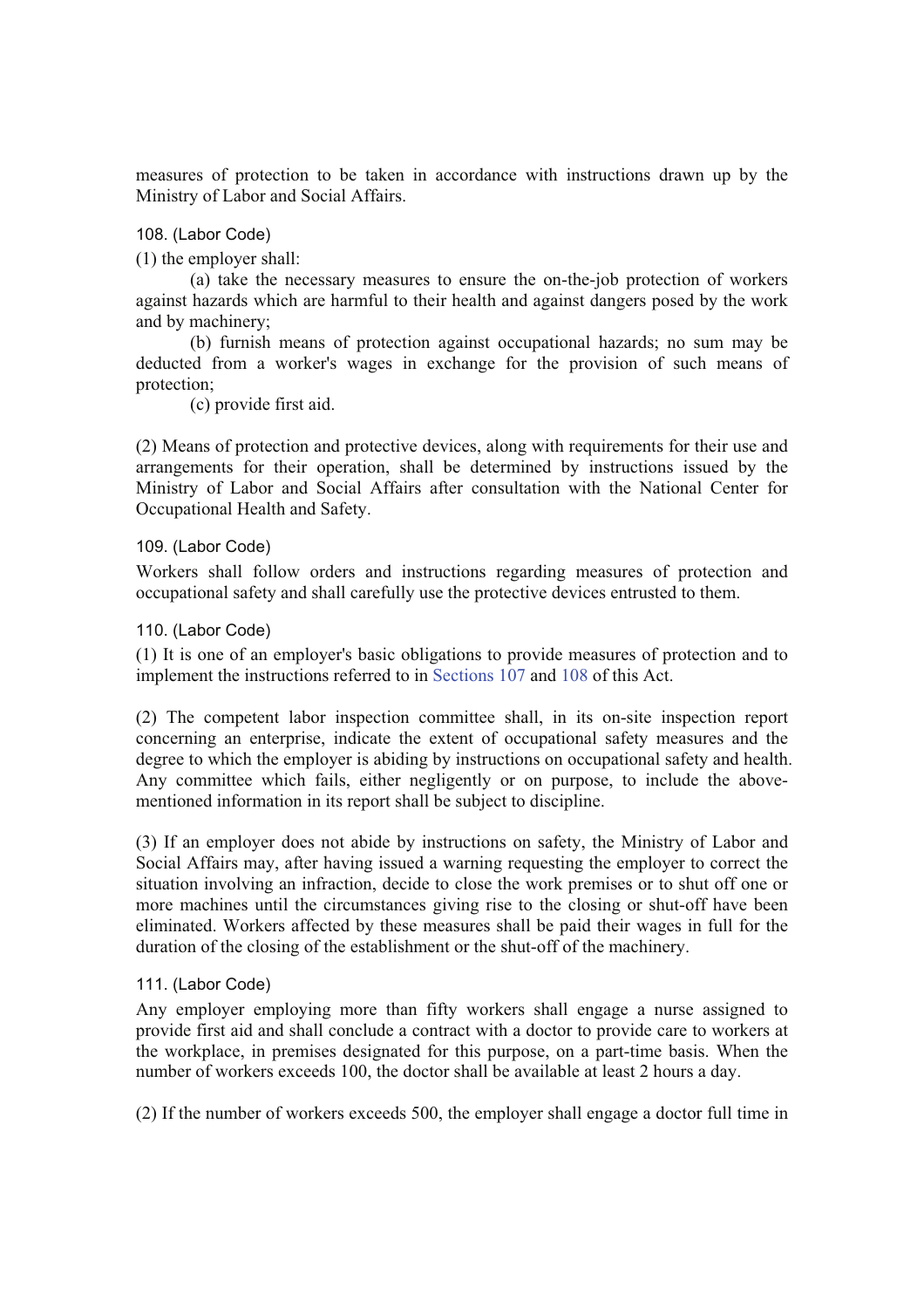the establishment.

(3) The medicaments and medical care shall be provided free of charge to workers.

112. (Labor Code)

(1) Provisions on occupational injuries contained in the Law on pensions and social security for workers shall also apply to non-insured workers.

(2) (a) The Employees' Social Security Service is responsible for implementing the provisions of subsection (1) above.

 (b) An employer shall be required to pay a contribution to the Employees' Social Security Service in return for benefits provided to a non-insured worker, in accordance with the following:

 (i) if the injury has resulted in the worker's partial incapacity, the contribution shall be in the amount of 50% of the worker's daily or monthly wages over the period of one year;

 (ii) if the injury has resulted in the worker's total incapacity or death, it shall be 100% of the worker's daily or monthly wages over the period of one year.

113. (Labor Code)

Any person who infringes the provisions regarding occupations safety measures contained in this Chapter shall be subject to a fine of from 100 to 300 dinars or imprisonment for a period of from 1 to 6 months.

#### **Chapter V. Labor Inspection (Labor Code)**

114. (Labor Code)

(1) Enterprises and other workplaces covered by the provisions of this Act shall be subject to labor inspection.

(2) The labor inspectorate shall have the following powers:

 (a) to verify the implementation of the present Act, the law on pensions and social security for workers and instructions and decisions issued pursuant to their provisions; to verify the observance of the terms of individual contracts of employment and to conduct inspections of any matters involving labor relations or the protection of workers.

 (b) to provide information and technical advice to the parties to an employment relationship regarding the most effective means of observing the legal provisions referred to in clause (a) of this section.

#### 115. (Labor Code)

(1) Every 3 months, the Director-General of Labor shall draw up an overall report after examining inspection reports; the report shall include the Director-General's conclusions and proposals, and shall be submitted to the Minister of Labor and Social Affairs.

(2) At least every 3 months, the Confederation of Trade Unions shall undertake the same work as that described in subsection (1) above and shall submit its report to the Minister of Labor and Social Affairs.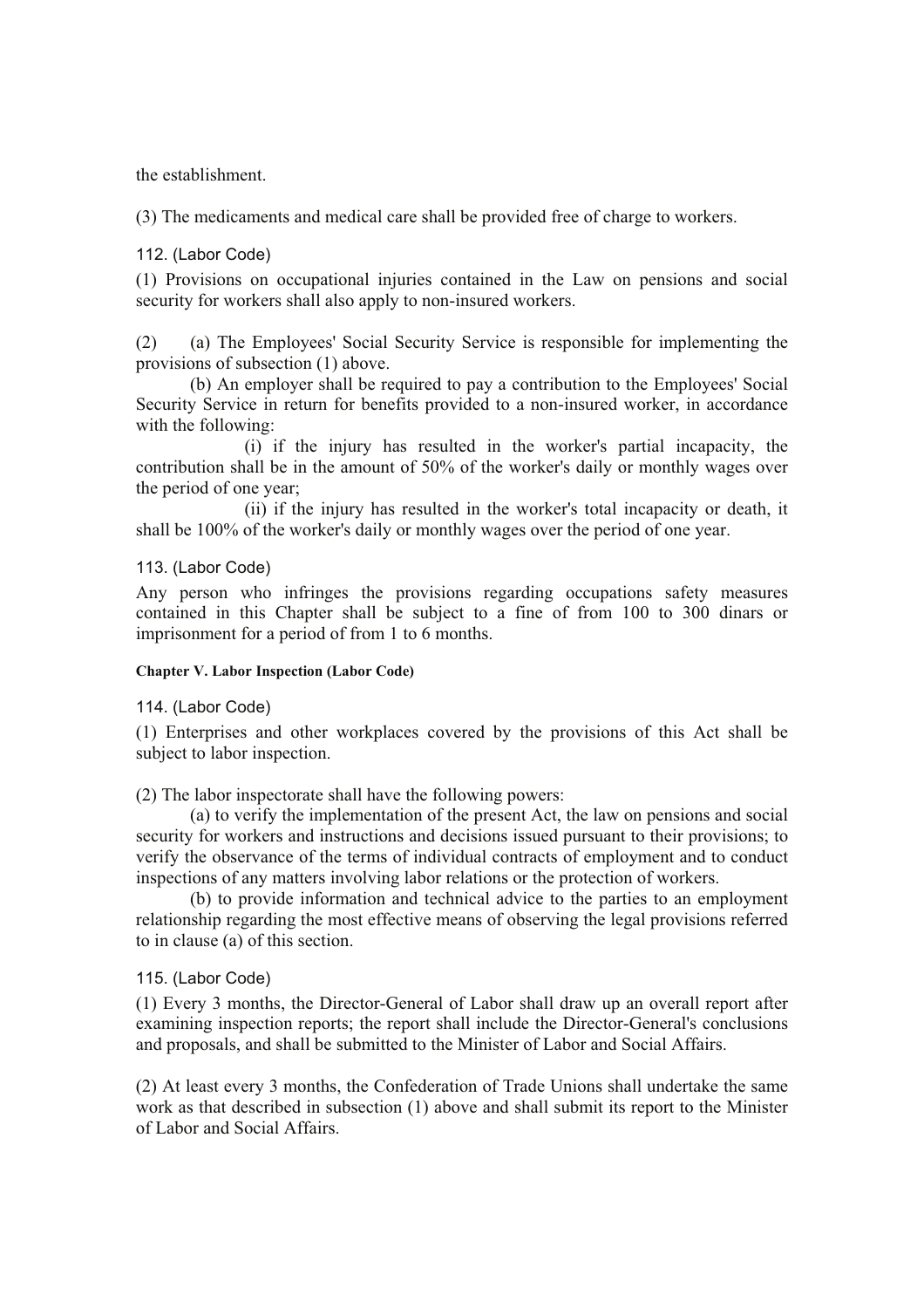(3) (a) The Minister of Labor and Social Affairs shall examine the overall reports referred to in subsections (1) and (2) above, take note of the conclusions and proposals made therein and draw up proposals or instructions with a view to improving inspection procedures.

 (b) The minister of Labor and Social Affairs shall publish an annual report of inspection activities, governing matters determined in instructions drawn up by the Ministry of Labor and Social Affairs.

### 116. (Labor Code)

(1) Labor inspection shall be performed under the supervision of the Minister of Labor and Social Affairs by committees chaired by a competent inspector on the staff of the Ministry of Labor and Social Affairs who is solely engaged in inspection; the committees shall include a member representing workers who has been named by the Confederation of Trade Unions and a members representing employers who has been named by the Confederation of Iraqi Chambers of Commerce and Industry.

(2) Notwithstanding the provisions of subsection (1) above, the labor inspector, as the person chairing the inspection committee, shall be authorized to undertake an inspection alone in case of necessity or in an emergency, once the authorization of his immediate superior has been granted; in such a case, the inspector shall be required to call the other two committee members together as soon as possible so that they may participate in the development of the inspections activities.

(3) The inspection committee may call upon duly qualified experts and technicians, including in particulars specialists in medicine, civil engineering, chemistry and electrical engineering.

117. (Labor Code)

(1) The inspection committee is empowered under this Act to:

(a) enter the workplace without prior notice during the working hours;

 (b) enter, upon the prior approval of the Director-General of Labor, any enterprise or factory after working hours if there are good reasons for doing so;

 (c) undertake any examinations deemed necessary to ensure the absence of infractions;

(d) take samples, for purposes of analysis, of substances used or processed;

 (e) taken note of infractions which may exists and draw up reports dealing with them;

 (f) take emergency measures in case of imminent danger which must be dealt with immediately, including the total or partial stoppage of work or the evacuation of the workplace.

(2) The committee or one of its members may question the workers whom they choose or any other person involved at the enterprise on an individual basis.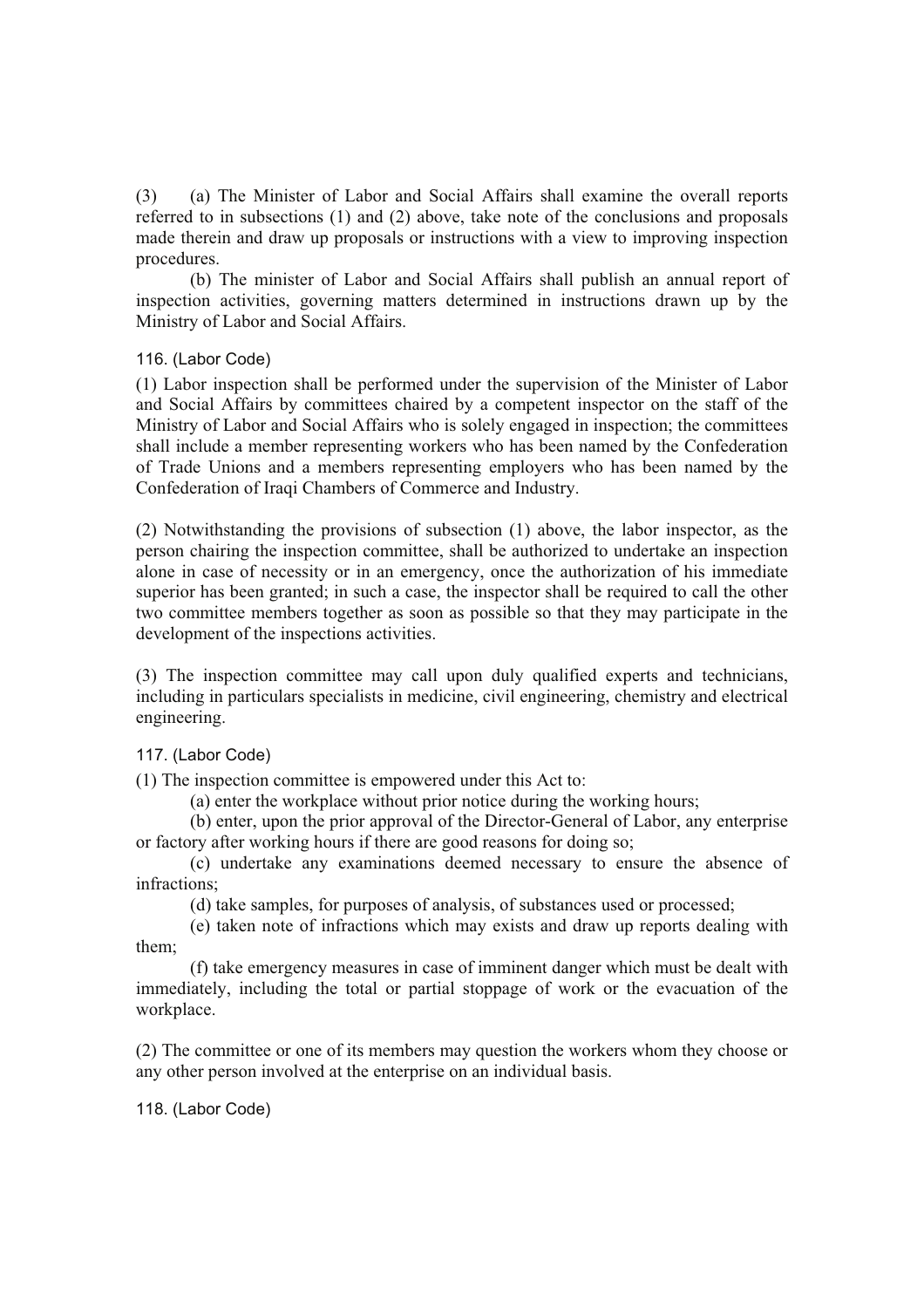(1) Employers shall facilitate the tasks of the inspection committees and shall allow them to take note of any registers, documents, personnel files or other records and shall reply to questions posed.

(2) Any person who impedes the labor inspector or the inspection committee in entering the work premises for purposes of inspection or who interferes in any way with the fulfillment of the committee's activities shall be subject to imprisonment for a period of at least one month or to a fine of at least 300 dinars.

(3) Internal security forces shall assist inspection committees when so requested.

#### 119. (Labor Code)

(1) To be appointed as a labor inspector, a candidate shall have at least a higher education degree and shall have successfully completed a training session organized for this purpose by the labor service.

(2) Labor inspectors and workers' representatives on inspection committees shall, at the time inspection responsibilities are conferred upon them, swear an oath before the Minister of Labor and Social Affairs.

(3) Labor inspectors and workers' representatives on inspection committees shall not:

 (a) receive any material or moral gain, whether directly or indirectly from projects subject to their inspection;

 (b) reveal manufacturing or commercial secrets or industrial processes of which they have learned in the course of their duties.

#### 120. (Labor Code)

(1) The inspection committee shall, at the end of each inspection visit in an enterprise, draw up a detailed report in the form stipulated by the labor service and including the committee's observations and recommendations in relation to the enterprise inspected. Copies shall be sent to the labor service and to the Confederation of Trade Unions.

(2) The Minister of Labor and Social Affairs, or anyone else delegated thereby, shall be responsible for deciding, on the basis of the inspection committee's report, whether an employer who is found to be in contravention shall be referred to the competent labor court in accordance with the provisions of the law.

### 121. (Labor Code)

The report referred to in Section 120(1) of this Act shall, once certified by the labor inspector, constitute proof on which the court shall, in the absence of the contradictory proof, base its judgement.

#### *Part VII. Internal Organization of Work (Labor Code)*

**Chapter I. Duties (Labor Code)**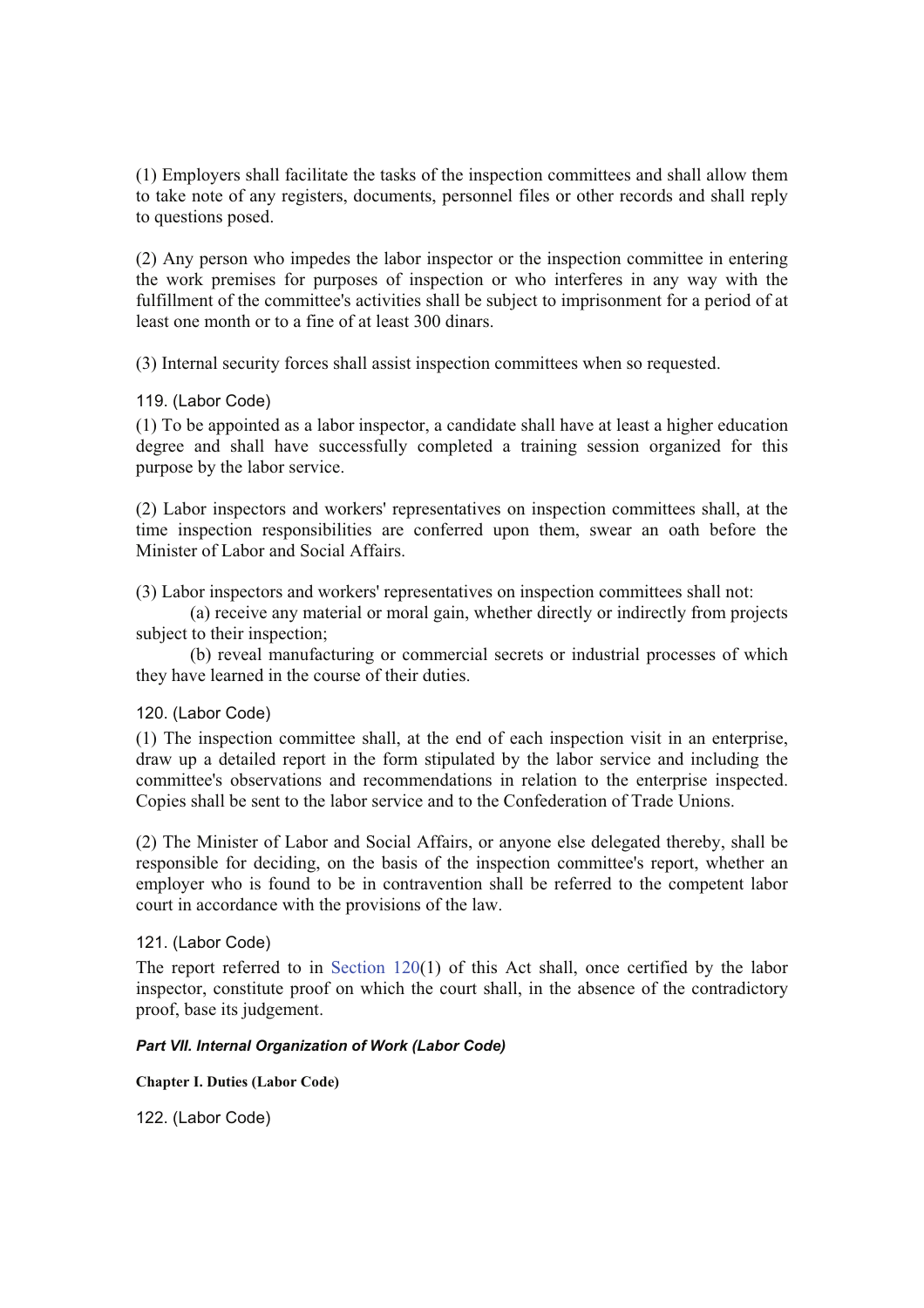A worker shall fully observe the provisions of this Act, the instructions and decisions issued under it and the terms of collective labor agreements, individual contracts of employment and work rules; a worker is bound to apply them in good faith, in all honesty and fidelity, in a manner which serves the interest of production.

## 123. (Labor Code)

A worker shall perform his work within the scheduled hours of work and shall:

 (1) devote his time to fulfilling the duties assigned and avoid arriving late or being absent without justification;

 (2) obey orders given by the employer as long as they are necessitated by the requirements of the work.

#### 124. (Labor Code)

(1) A worker shall take care of the property of the employer which has been entrusted to the worker and shall ensure the maintenance of equipment, machinery, substances or other tools placed at his disposal. Towards this end, the worker shall take all necessary measures to keep the, in good condition and to prevent their deterioration, to the extent his occupational qualifications and working conditions permit.

(2) A worker shall be responsible for any harm he has caused to the property referred to in subsection (1) above, whether caused voluntarily or as a result of the worker's mistake. Judicial decisions shall establish the amount of compensation which the worker is to pay, unless friendly settlement of the matter has been reached.

#### **Chapter II. Discipline (Labor Code)**

125. (Labor Code)

(1) The minister of Labor and Social Affairs shall draw up model disciplinary rules which shall serve as a guide to employers.

(2) Any employer employing ten or more workers shall draw up disciplinary rules for the workers and shall indicate punishable infringements.

(3) An employer shall submit the disciplinary rules for approval by the labor office of the governate. That office may amend them with reference to the model disciplinary rules and the necessities of the work; the office shall be required to notify the employer, within 30 days of the rules have been recorded, that they have been approved in their original form or as amended; after this period has elapsed, the rules shall be deemed approved.

(4) Following approval of the disciplinary rules applicable at work, the employer shall post them on a bulletin board set aside for this purpose. The rules shall take effect 15 days after posting.

(5) The employer shall draw up disciplinary rules applicable at work within 30 days of the drawing up of the model disciplinary rules.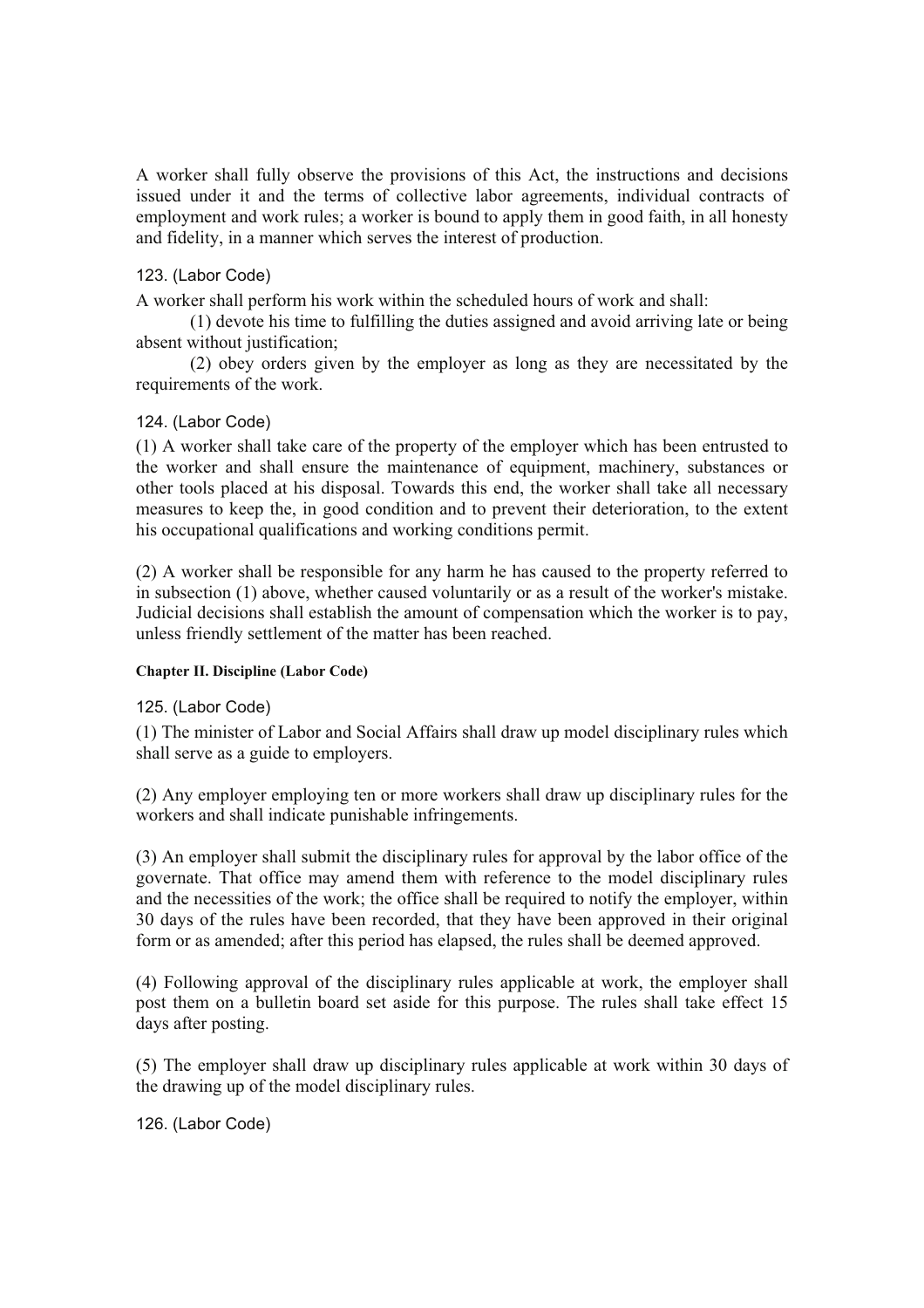A worker who has committed an infringement of the rules shall be subject to one of the following penalties:

(1) a warning;

 (2) a wage deduction for up to 3 days, as long as the amount deducted does not exceed 20% of the worker's monthly wage;

(3) suspension of the annual wage increment for up to 6 months;

 (4) elimination of the annual wage increment for the year during which the infringement was committed;

(5) dismissal.

127. (Labor Code)

The penalty of dismissal may be applied only in the following cases:

 (1) when the worker has engaged in serious misconduct leading to material damage; in such a case the employer must have notified the labor office in the governate within 24 hours of the occurrence of the incident;

 (2) when the worker has disclosed a professional secret and such disclosure has prejudiced the employer;

 (3) when the worker has failed on more than one occasion to follows instructions regarding occupational safety, provided these instructions have been drawn up in writing and prominently posted or provided an illiterate worker has been orally notified by them;

 (4) when the worker has on more than one occasion been at the workplace in a state of obvious drunkenness or under the influence of drugs;

 (5) when the worker has on more than on occasion engage in conduct which is compatible with respect for work;

 (6) when the worker has inflicted physical harm on the employer personally or on the employer's representative or supervisors, whether or not at work, provided the employer has advised the labor office in the governate of the incident within 24 hours of its occurrence;

 (7) when a worker commits a misdemeanor or a crime at work involving one or his co-workers and has been found guilty by a court in a final judgement;

 (8) when a worker has been sentenced by the final judgement of a court to imprisonment for a period of more than one year;

 (9) when a worker has been absent from work without justification for 10 consecutive days, or for 20 non-consecutive days in a given year, provided the employer has, in the first case posted a warning at the workplace during the first 5 days of the absence and sent the competent trade union organization a copy on the same day and, in the second case given written notice to the worker at the workplace once he has been absence for 15 non-consecutive days during the work year.

#### 128. (Labor Code)

(1) No accusation may be made against a worker in relation to any infringement alleged to have taken place more than 15 days previously.

(2) A worker may be penalized only after an inquiry has occurred and once he has been heard in the presence of a representative of the competent trade union organization, a decision on the outcome of the inquiry shall be taken within 15 days of the date on which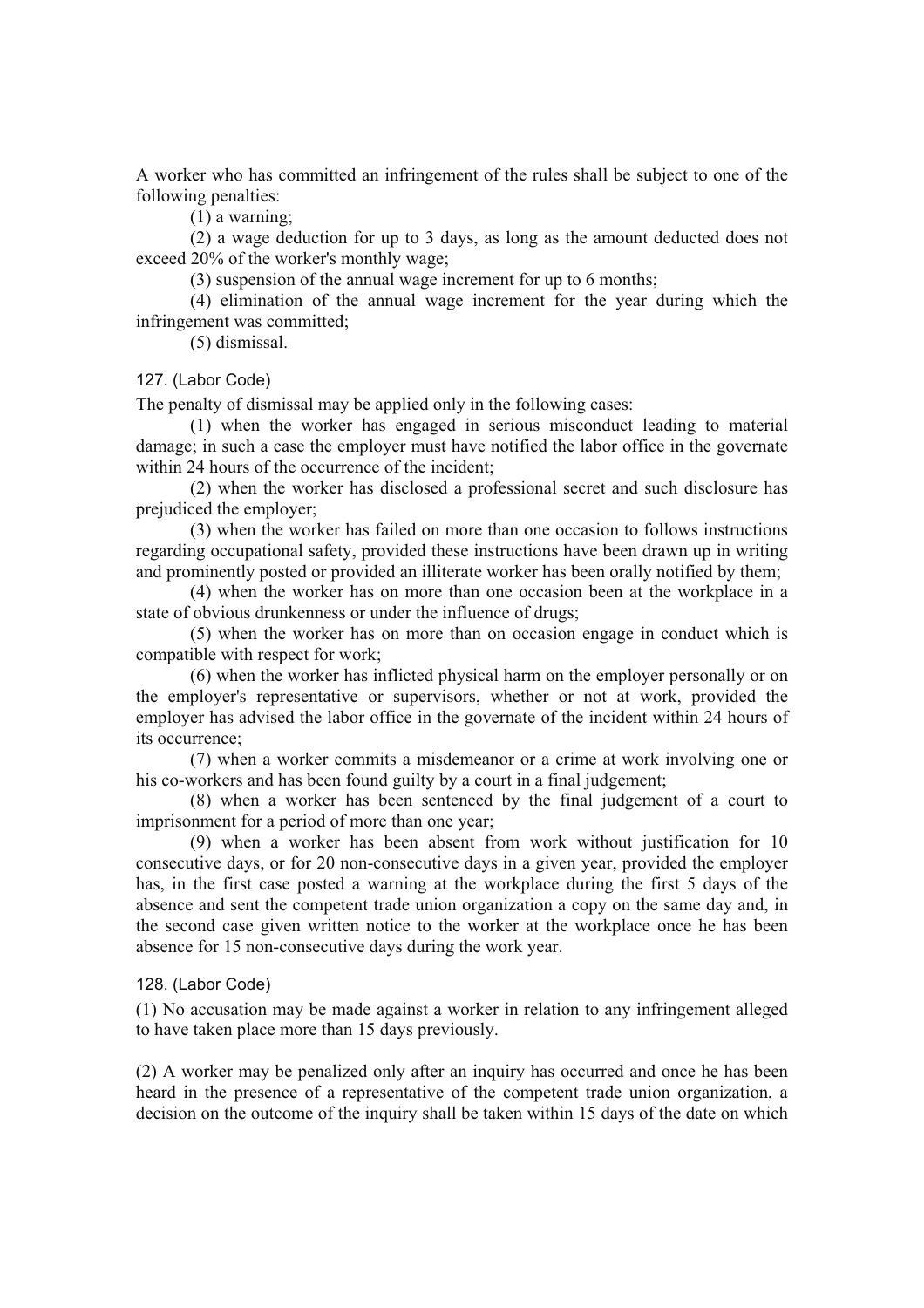it ended.

### 129. (Labor Code)

(1) A decision to impose a penalty shall be set forth in writing and the worker shall be notified thereof. The worker may appeal the decision to the competent labor tribunal within 15 days of having received the notification. The decision of the tribunal shall be final except in a dismissal case, in which the decision may be appealed to the court of cassation.

(2) When the penalty of dismissal has been imposed and the tribunal has decided to revoke it or to replace it by another penalty, the workers shall be reinstated to his job and the period of suspension from work shall be treated for all purposes as a period of service; the employer shall be required to pay the worker's entire wages for that period and to make the contributions for that period to the Workers' Social Security Service.

### *Part VIII. Dispute Resolution (Labor Code)*

### **Chapter I. Labor Disputes (Labor Code)**

### 130. (Labor Code)

The term "labor dispute: means collective conflicts affecting the common interest of workers which arise between them and employers in one or more enterprises, or in one or more, occupations or industries, and which lead to a divergence of views regarding the application of the Labor Code, implementing instructions issued under it or individual contracts of employment. Such conflicts constitute labor disputes when the parties are unable to reach a friendly settlement.

#### 131. (Labor Code)

When a collective labor conflict has risen to the level of a dispute as defined in Section 130 above, the employer or employers concerned, or the competent trade union body shall at once notify the Minister of Labor and Social Affairs and the presiding officer of the Confederation of Trade Unions that a dispute exists, giving a full explanation of the reasons for it and the course of its developments and suggesting measures which should be taken to achieve a resolution.

#### 132. (Labor Code)

(1) Directly upon receipt of a notification of a dispute, the Minister of Labor and Social Affairs shall make the necessary contacts with the employers and the employers' bodies concerned and shall ask them to take on an urgent basis, any measures which would serve to eliminate the reasons for the dispute, find a solution and resolve the dispute.

(2) Directly upon receipt of a notification of a dispute, the presiding officer of the Confederation of Trade Unions shall contact all the trade union bodies and categories of workers involved in the dispute, shall ask them to take appropriate measures on an urgent basis to prevent the situation from deteriorating and shall invite them to investigate, using all necessary means, the causes of the dispute and to make an effort to eliminate the causes and to reach a friendly settlement.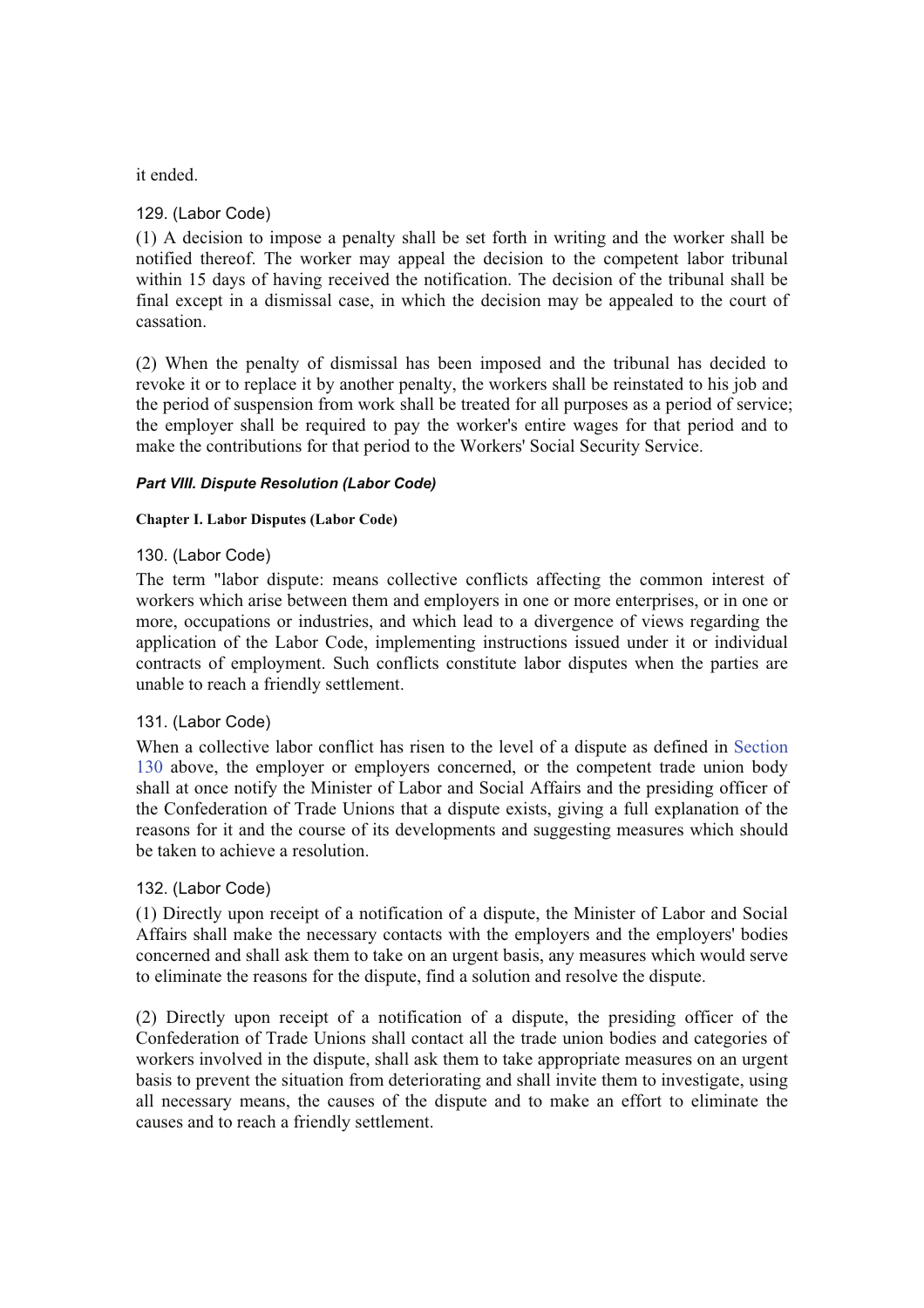(3) The Minister of Labor and Social Affairs and the presiding officer of the Confederation of Trade Unions or any person which either one may have designated, shall exchange information on the results forthcoming from their respective efforts and shall consult regularly on the measures to take. Together, they shall meet with the representatives of the parties to the dispute and shall discuss with them their respective viewpoints in an attempt to bring their views closer and to achieve a resolution which is satisfactory to all parties.

(4) If, within 3 days of the date on which they learned of the dispute, the minister of Labor and Social Affairs and the presiding officer of the Confederation of Trade Unions have succeeded in their efforts to find a resolution, a meeting chaired by the latter shall take place; the Director-General of Labor shall act as secretary and the parties to the dispute shall each have an equal number of representatives. Minutes of the meeting shall be drawn up containing the terms of the agreement; four originals shall be signed by all the persons present, with one copy each for the minister of Labor and Social Affairs, the Confederation of Trade Unions, the Employer and the workers. All parties to the dispute shall observe the terms of this agreement, which shall enter into force immediately.

(5) If the efforts of the Minister of Labor and Social Affairs and the presiding officer of the Confederation of Trade Unions to reach a resolution of the dispute which is acceptable to all those concerned have not been successful within the time period provided in subsection (4) above, they shall issue a joint communique referring the dispute to the Minister of Justice. The Minister of Justice shall be asked to call the labor disputes panel of the Court of Cassation into session within 48 hours, so that it may examine the dispute. That panel shall remain in session until it has rules on the dispute before it.

(6) The labor disputes panel of the Court of Cassation may call the Minister of Labor and Social Affairs and the presiding officer of the Confederation of Trade Unions or their deputies and the two parties to the dispute to present testimony. The court may take any measures necessary to settle the dispute.

# 133. (Labor Code)

The labor disputes panel of the Court of Cassation shall render its judgement within 15 days from the date on which it took jurisdiction of the dispute; it shall issue the decision in public and in the presence of the two parties to the dispute. Its judgement shall be final.

#### 134. (Labor Code)

If one of the two parties to the dispute is not before the labor disputes panel of the Court of Cassation on the day it renders its judgement, even though the party had been notified of the date of the proceedings, that party shall be deemed to have been notified of the judgement.

#### 135. (Labor Code)

The employer and the workers shall implements the decision of the labor disputes panel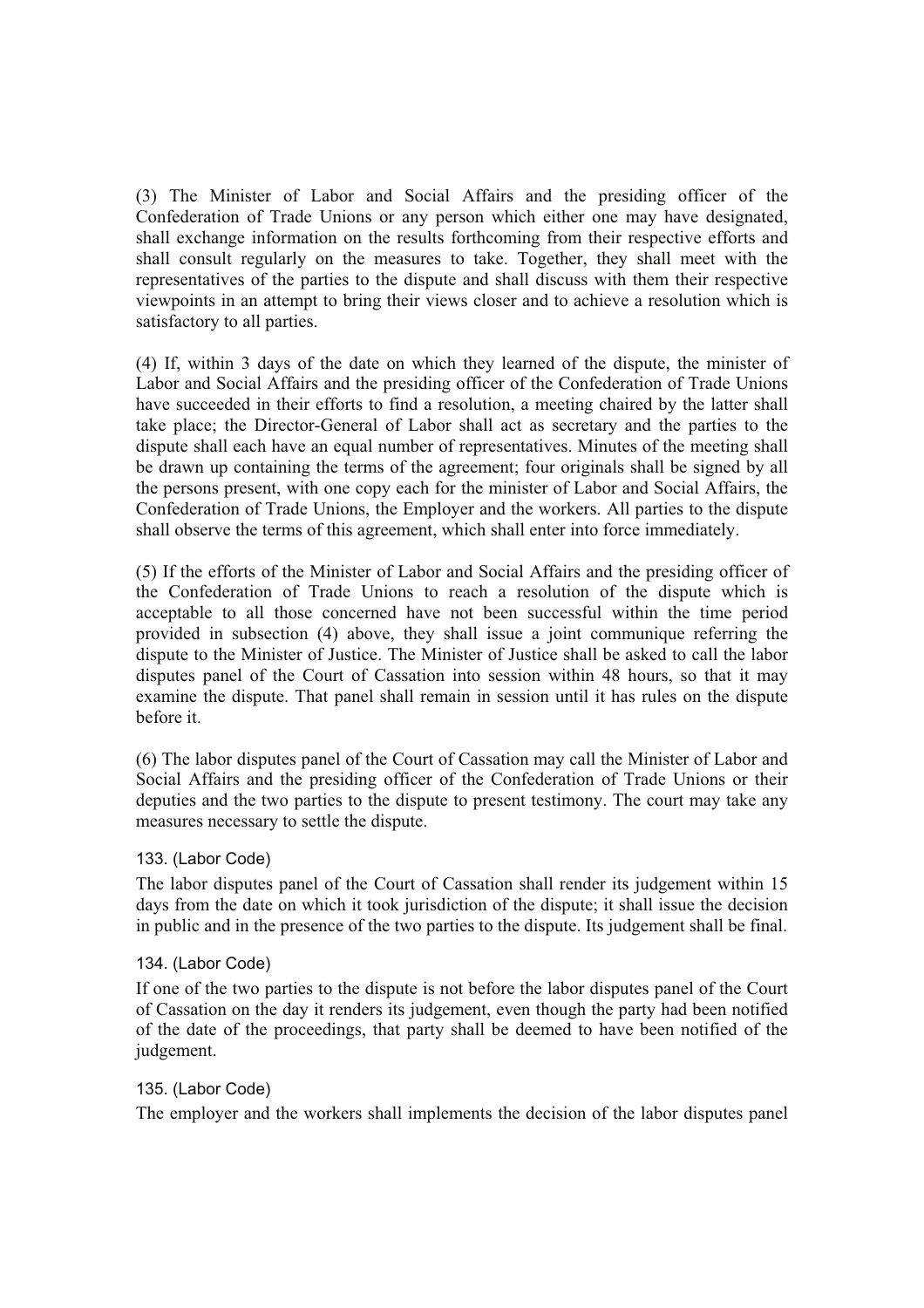of the Court of Cassation within 3 days of its having been issued.

### 136. (Labor Code)

(1) if an employer or certain employers refuse to implement the decision issued by the labor disputes panel within 3 days of the notification of that decision, the workers involved shall have the right to stop work, with the period of the work stoppage considered as a period of service for the purpose of rights guaranteed them by law. In addition, any employer who has refused to implement the decision shall be subject to a penalty.

(2) The workers shall notify the Minister of Labor and Social Affairs and the presiding officer of the Confederation of Trade Unions as soon as they have undertaken a work stoppage and shall indicate the reasons therefor and the measures they have taken to maintain order and safety and to protect the means of production and the work premises.

#### **Chapter II. Labor Courts (Labor Code)**

137. (Labor Code)

One or more labor courts shall be set up in each governate. Each shall be constituted by a sole judge named by the Minister of Justice on the recommendation of the presiding judge of the Court of Appeal.

#### 138. (Labor Code)

A Court of Cassation body including three members and entitled the "labor disputes panel" shall be set up in order to rule on cases referred to in this Code.

## 139. (Labor Code)

Labor Courts have jurisdiction over the following:

 (1) civil and penal actions, matters and disputes referred to in this Code, the law on pensions and social security for workers and Resolutions of the Revolutionary Command Council;

 (2) temporary decisions involving actions within the jurisdiction of the Labor Courts. If there is no Labor Court, the court of first instance shall have jurisdiction;

 (3) cases and any other matters which, according to the laws in force fall within the jurisdiction of the Labor Court.

#### 140. (Labor Code)

Labor cases shall be treated on an urgent basis.

#### 141. (Labor Code)

Unless a special provision of this Code provides otherwise, judgments of the Labor Court may be challenged, appealed to the Court of Cassation and made subject to review.

#### 142. (Labor Code)

Any person who has been subject to a default judgement may challenge it in the Labor Court within 10 days of the notification of the judgement.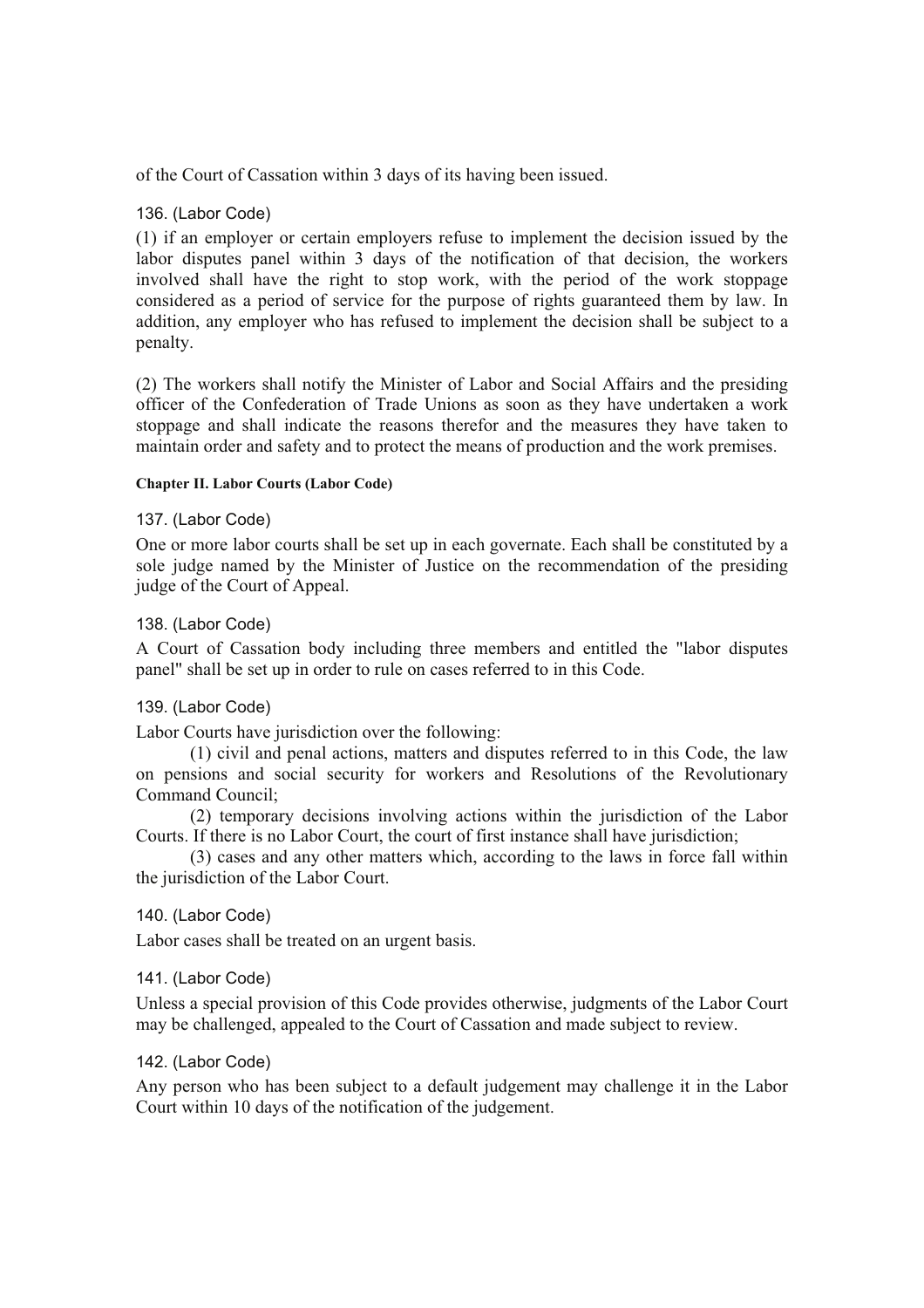# 143. (Labor Code)

A judgement issued by the Labor Court may be appealed to the Court of Cassation within 30 days of the notification of the judgement.

# 144. (Labor Code)

The Court of Cassation may confirm or quash the judgement submitted to it on appeal and may rule on claims in accordance with the laws in force.

# 145. (Labor Code)

Claims involving rights and compensation to which workers are entitled shall, if not presented within 3 years, be barred by the statute of limitations.

### 146. (Labor Code)

The provisions of the Code of Civil Procedure and the Code of Criminal Procedure shall apply in their respective domains in regard to any matter not addressed by the present Code.

### *Part IX. General and Final Provisions (Labor Code)*

# 147. (Labor Code)

An employer shall, within 2 months of a judgement becoming final, rectify the conditions which gave rise to the infringement for which he has been held responsible. If it is a second infringement or more, the penalty provided for in this Code shall be doubled; if the penalty is a fine, it shall be replaced by imprisonment for a maximum of one month.

# 148. (Labor Code)

The rights and compensation to which workers are entitled by virtue of prior laws and which involve a period prior to the entry into force of this Code shall be evaluated in accordance with the provisions of those laws.

# 149. (Labor Code)

(1) The employer shall maintain the following records:

- (a) a register of workers' names;
- (b) a register of workers' wages;
- (c) a leave register;
- (d) a register of employed minors;
- (e) a register of inspection visits.

(2) The Labor Service shall draw up models for the registers referred to in subsection (1) above.

#### 150. (Labor Code)

For any matters which have not been addressed in this Act, the provisions of other laws and of Arab and International Labor Conventions ratified in accordance with the law shall apply.